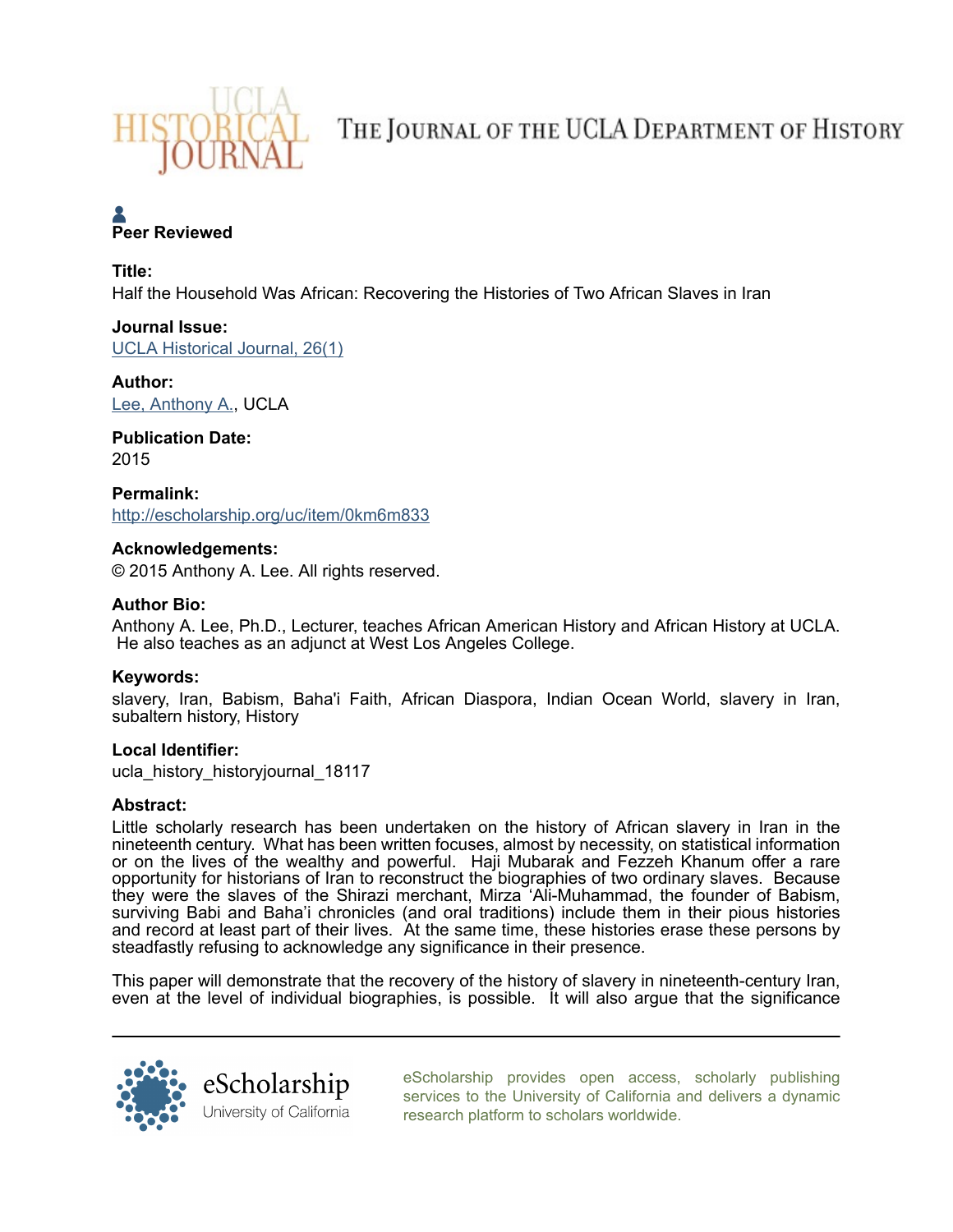of large numbers of African slaves in Iran during this time has been erased from contemporary Iranian national history. Similarly, the presence of African slaves at the genesis of the Babi religion has been erased from contemporary Baha'i histories.

# Copyright Information:

All rights reserved unless otherwise indicated. Contact the author or original publisher for any necessary permissions. eScholarship is not the copyright owner for deposited works. Learn more at [http://www.escholarship.org/help\\_copyright.html#reuse](http://www.escholarship.org/help_copyright.html#reuse)



[eScholarship provides open access, scholarly publishing](http://escholarship.org) [services to the University of California and delivers a dynamic](http://escholarship.org) [research platform to scholars worldwide.](http://escholarship.org)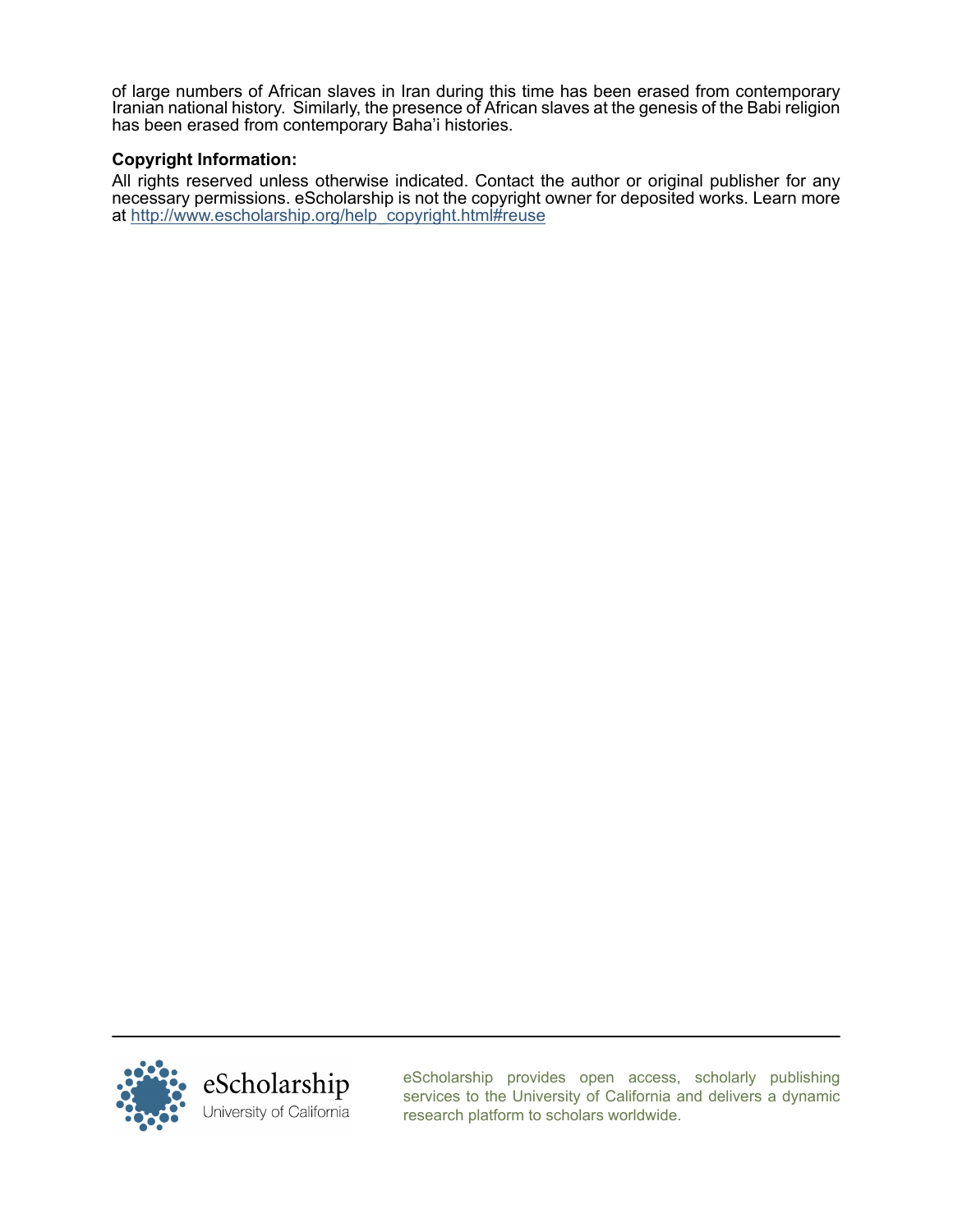# **Half the Household Was African: Recovering the Histories of Two Enslaved Africans in Iran, Haji Mubarak and Fezzeh Khanum**

## **Anthony A. Lee** *University of California, Los Angeles*

Can biographies of enslaved individuals who lived in nineteenth-century Iran be discovered and written by historians? This article will suggest that they can be, if we look in the right places and ask the right questions. The recovery of the history of ordinary Africans who were slaves in Iran and the history of their cultural influence on the nation can be accomplished―not only at the level of laws and statistics and general practices, but even at the level of individual lives. In this article, I suggest that Haji Mubarak and Fezzeh Khanum, domestic slaves of Mirza 'Ali-Muhammad of Shiraz (1819-1850), a young merchant, offer a rare opportunity for historians to reconstruct the biographies of two ordinary persons who were enslaved in Qajar Iran. Mirza 'Ali-Muhammad became the prophet and founder of Babism, an Iranian religious movement and the precursor of the Baha'i faith. Because of this special circumstance, surviving Babi and Baha'i chronicles (and oral traditions) include his slaves in their pious histories and record at least some parts of their lives. A careful reading of these records will help us take a step closer to a history of enslaved Africans in nineteenthcentury Iran.

A study of Baha'i histories (until recently, regarded as taboo in Iranian historiography) can provide unique information on these two individuals and on the history of slavery in Iran, if the texts are read critically. Enslaved persons were erased from Baha'i histories in the same way that other Africans have been erased from secular Iranian histories. Baha'i historians recorded their presence

<sup>© 2015</sup> Anthony A. Lee. All rights reserved.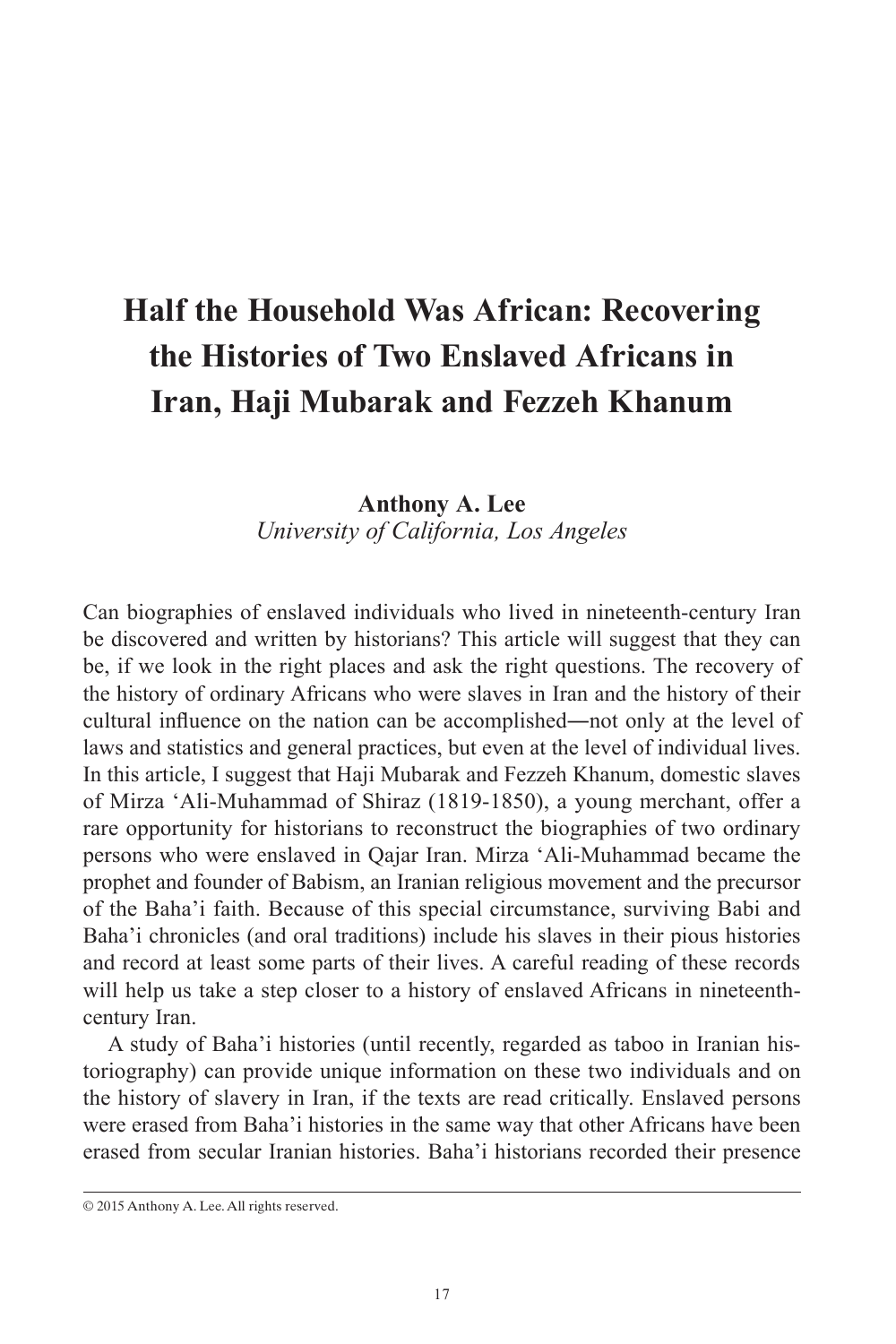as non-persons, but ignored them as actors in history by steadfastly refusing to attribute any significance to their presence at the founding of the Babi/ Baha'i religions.

#### **Slavery in Iran**

Historians have written little about the history of slavery in Iran. Thomas Ricks noted this absence as a "perplexing void" in Iranian historiography. He points out the paucity of scholarship on "the subject of slaves, slave trade, trade routes, collection stations, creditors, or slavery for the medieval, early modern, or modern periods of Iranian history."<sup>1</sup> Nonetheless, by the nineteenth century, the importation of slaves into Iranian cities was a long-established practice. Behnaz Mirzai concluded that reports in the mid-nineteenth century indicated that the majority of slaves taken from the East African coast were brought into Iranian ports.<sup>2</sup>

Domestic slavery had existed in Iran since medieval times.<sup>3</sup> It was the social norm in Iran by the nineteenth century, at least in the royal court and the courts of provincial governors, for wealthy families, and even within the households of middle-class merchants. Since for an urban, Iranian family of wealth and status during this period, the seclusion of the women of the household (or at least the pretense of such seclusion) was a social necessity,<sup>4</sup> domestic slaves or "household servants" were needed to carry out the public business of the house in streets and markets, and to maintain the honor of the family. Respectable Muslim women were expected to remain within the private sections of their houses and gardens and to venture out only when strictly veiled. Women of this class were, at least officially, expected to have no contact with men who were not their husbands or immediate relatives, such as fathers, brothers, or sons. Their slaves might haggle in the bazaar or move about the town without a specific destination, but such things were off-limits to high-caste, respectable women.

Historically, some slaves in Iran had served as laborers for public works projects and others were conscripted into the military. However, by the midnineteenth century, African slaves were almost always destined for domestic service and concubinage. The importation of slaves to Iran for such domestic purposes continued into the twentieth century. In 1905, for example, Jamila Khanum, an Ethiopian slave in Shiraz, wrote a letter summarizing her life as a slave. She wrote:

> My name is Jamila Habashí,<sup>5</sup> my father is Lulá'd-Dín from Sáho, my mother Loshábah, and from the Omarānīah tribe. I was enslaved when I was a child then was brought to Mecca where I was sold to a broker; the broker took me to Basra from the Jabal, and sold me to an Iranian broker named Mullá 'Alí, who shipped me from Basra to Muhammara and from there he took me to the Bushihr port and there he sold me to a merchant called Hájí Mírzá Ahmad Káziruní who is in Shiraz now, I was his concubine for four years in Bushihr then Hájí took me to Shiraz and kept me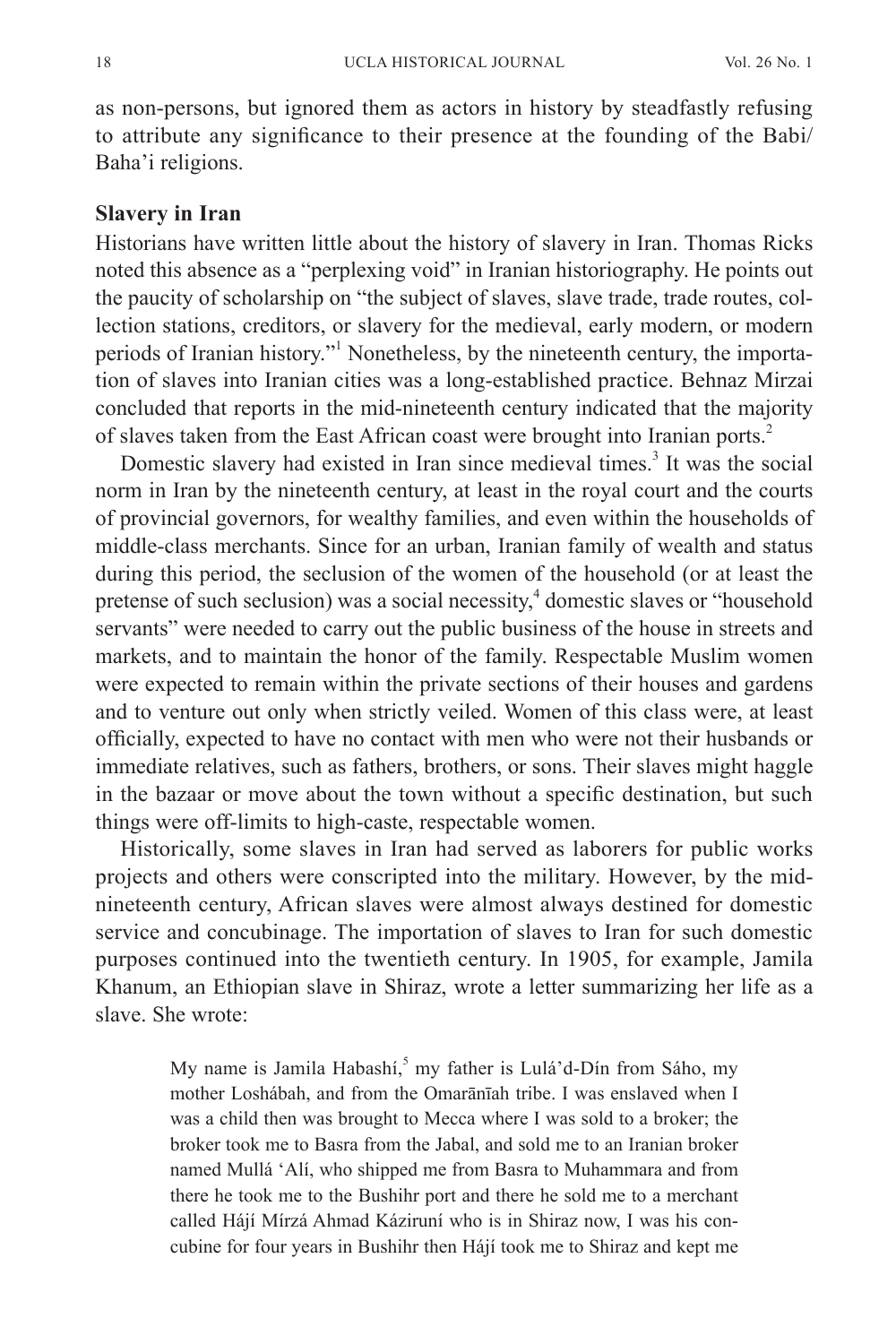there for five years; in total, I was with him for nine years and then he sold me to Nas"ir Nizám the son of 'Atáu'lláh. After one year, Nasír sold me to Hájí Muhammad 'Alí Khán. Now it has been five years that I have been with him $<sup>6</sup>$ </sup>

A distinction in desirability and price was made between "Ethiopian" slaves (*habashi),* and East African slaves (*siddi, zanji*) from farther South on the African coast. Lady Sheil, a nineteenth-century traveler to Iran, noted that African slaves were divided into three types: "Bambassees, Nubees, and Habeshees. The former come from Zanzibar, and the neighboring country in the interior but I don't know the etymology of the name [certainly from "Mombasa"]. The others as their names imply are natives of Nubia [Sudan] and Abyssinia [Ethiopia]."<sup>7</sup> Iranians considered Abyssinians superior to the others, and males were, therefore, more likely to receive full educations and to be placed in positions of responsibility and family trust.<sup>8</sup> They could be given important jobs within the household, even acting as their masters' confidential stewards.<sup>9</sup> Due to the mutual dependence between master and slave, and because of slaves' lack of kinship ties to rival families, it often happened that a slave would become the person in the household most trusted by the master. A slave's loyalty was unlikely to be compromised by other considerations. Vanessa Martin observes that: "The master's authority over the life of the slave, and its legal security, meant that the master could train a gifted slave from childhood and use him in the loyal management of his affairs."<sup>10</sup> This might be especially true if the master had no sons, or perhaps only one or two.

It was also common for male slaves from Africa—both "Ethiopian" and otherwise—to be castrated as children before being exported to the Middle East. If the child survived the operation, he would fetch a much higher price on the market as a eunuch.<sup>11</sup> Such slaves were bought specifically to act as attendants to the women of wealthy households. Of course, their mutilation insured that their close association with the women in the private quarters of such households would be beyond reproach.<sup>12</sup> A eunuch could sometimes become his master's confidant, as well. $^{13}$ 

Polak stated in 1865 that the majority of black slaves (*ghulams*, *kanízes*) living in Iran were born in Africa.<sup>14</sup> In 1868, a census in Tehran found that 12 percent of the civilians living in the city were African slaves or "household servants."<sup>15</sup> The residents of the city numbered about 100,000. This count of Africans includes only urban households, and not enslaved Africans who were used to do agricultural work or to maintain the irrigation system.<sup>16</sup> This census reveals the extent of domestic slavery in nineteenth-century Iran and the importance of the African population in Iranian cities, which is invariably ignored in Iranian history.<sup>17</sup>

A 12 percent segment of the urban population suggests that there have been enormous African influences on all aspects of Iranian culture, from food to music to language to religion. This represents roughly the percentage of African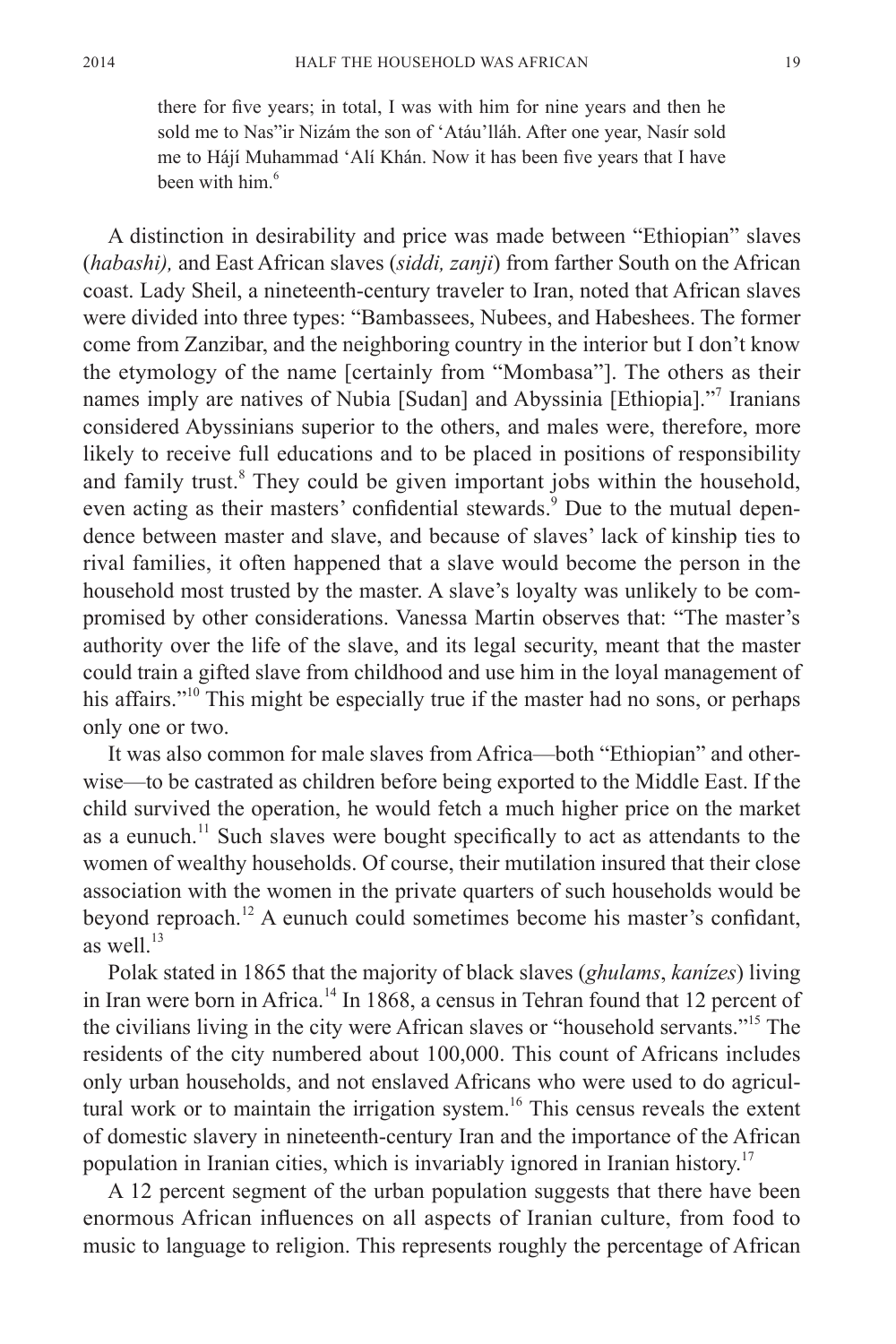Americans to be found living in the United States today, and of course the study of black people and their influence on American history and culture is a major field of academic study. Clearly, the study of the African presence in Iran could be a major field of Iranian studies, as well.<sup>18</sup> As in the American South, the influence that African slaves had on the history and culture of upper-class and wealthy Persian families should be especially significant. After all, enslaved servants maintained close contacts with their masters. As such, we should expect to find African influences on elite Iranian culture in areas such as elite cuisine, language, musical tastes, religious practices, and so forth.

Edward Alpers has also called attention to the absence of scholarship on the African Diaspora in the Indian Ocean and on African cultural influences on societies from the Arabian Peninsula to India, including Iran.<sup>19</sup> In 1997, he called forcefully for the study of Africans in the northwestern Indian Ocean. He suggested that African cultural influences in this area could become a field of study. The consensus of all histories of Iran today has until recently, and quite inexplicably, insisted on "the all but complete disappearance of a black Diaspora in Persia."20 The significance of a large population of African slaves living in Iran in the nineteenth and twentieth centuries has simply been erased from contemporary histories.

A recent book by Vanessa Martin on Qajar Iran is a notable exception, since she devotes two chapters to black slavery in the nineteenth century.<sup>21</sup> We might hope that Martin's treatment indicates a new interest among academic historians in African influences on Iranian history. Yet Martin's general discussion treats slavery as a legal category, dealing with the slaves themselves as objects and commodities, $2<sup>2</sup>$  ignoring slaves as individuals and actors, and seldom (if ever) asking about African cultural influences on Iranian history.<sup>23</sup> In this sense, the presence of Africans in Iran in the nineteenth century is acknowledged, but their significance as African actors in Iran's history is erased. The book provides little insight into the lives of ordinary slaves in Iran.

Such treatment of the African presence in Iran is the norm. But some researchers have begun to take a new direction. The Eleventh Biennial Iranian Studies Conference of the International Society for Iranian Studies (ISIS) will be held in 2016, at the University of Vienna, on the theme of "African Slavery in Qajar Iran." Pedram Khosronejad, an anthropologist at the University of St. Andrews, U.K., has curated a photo exhibition entitled "African Slavery in Iran, 1830-1930" at the Association Mémoire de l'Outre-mer in Nantes, France  $(2015)$ .<sup>24</sup> The German-born, Iranian artist Mahdi Ehsaei has recently published a photo essay, entitled "Afro-Iran: The Unknown Minority." These are his images of Iranians of African descent in the province of Hormozgan, on the Persian Gulf, who are the descendents of slaves.<sup>25</sup>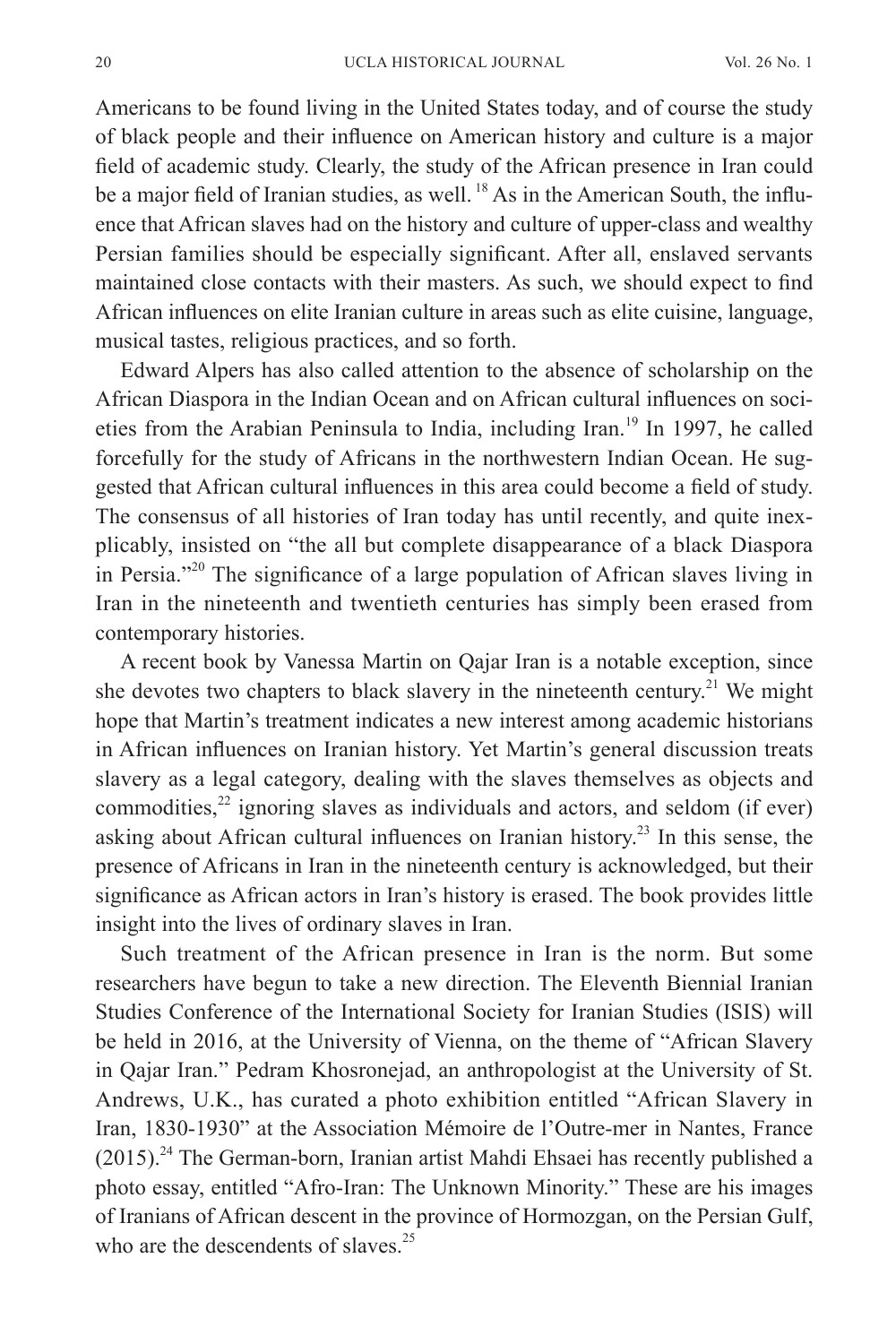#### **Slavery and Social Death**

Orlando Patterson, in his broad comparative study of slavery around the world defines the condition of slaves in relationship to their societies as a kind of social death. Slaves in all places, and in all periods of history, were considered to be persons without rights and without moral claims on the wider community. Patterson suggests:

> Perhaps the most distinctive attribute of the slave's powerlessness was that it always originated (or was conceived of as having originated) as a substitute for death, usually violent death … Archetypically, slavery was a substitute for death in war. But almost as frequently, the death commuted was punishment for some capital offense, or death from exposure or starvation. . . Because the slave had no socially recognized existence outside of his master, he became a social nonperson.<sup>26</sup>

The only human relationship that slaves had that was socially recognized or legally sanctioned was their relationship to the master. As such, the enslaved person was stripped of all claims of birth and belonged (of his or her own right) to no social order. Patterson argues that this "social death" included the slaves' alienation from all kinship ties in the present and their alienation from all relationship to ancestors and to any role in history. As far as the society was concerned, they were social and legal non-persons. $27$ 

Until recently, even the academic literature on slavery has been influenced by this idea. Histories usually make reference to slaves as a class or a group, even as a gang in rebellion. But as non-persons, individual slaves were most often erased from historic memory. They could be remembered as objects, but not as independent actors in history. Slaves have been excluded from history, just as they were excluded from society. An individual slave might be praised for his loyalty, even his bravery, but his life could have no significance beyond devotion to his master. For the most part, this remains the state of even the academic literature today.

#### **African Presence at the Genesis of the Babi/Baha'i Religion**

From its earliest beginnings, the Baha'i faith knew an African dimension and included African converts. The initial moment of Baha'i history is, interestingly enough, fixed by scripture at precisely two hours and eleven minutes after sunset on the evening of 23 May  $1844<sup>28</sup>$  in the city of Shiraz. On that day, Sayyid 'Alí-Muhammad Shírází—who would later be known as the Bab (Arabic: gate)—invited a young theology student named Mullá Husayn into his home and convinced him during the course of that evening that he was the person who would soon fulfill certain prophecies and expectations of the Shi'i esoteric tradition.<sup>29</sup> This conversation led eventually to the Babi movement, to the imprisonment and execution of the Bab himself, and to the subsequent appearance of the Baha'i religion a couple of decades later. $30$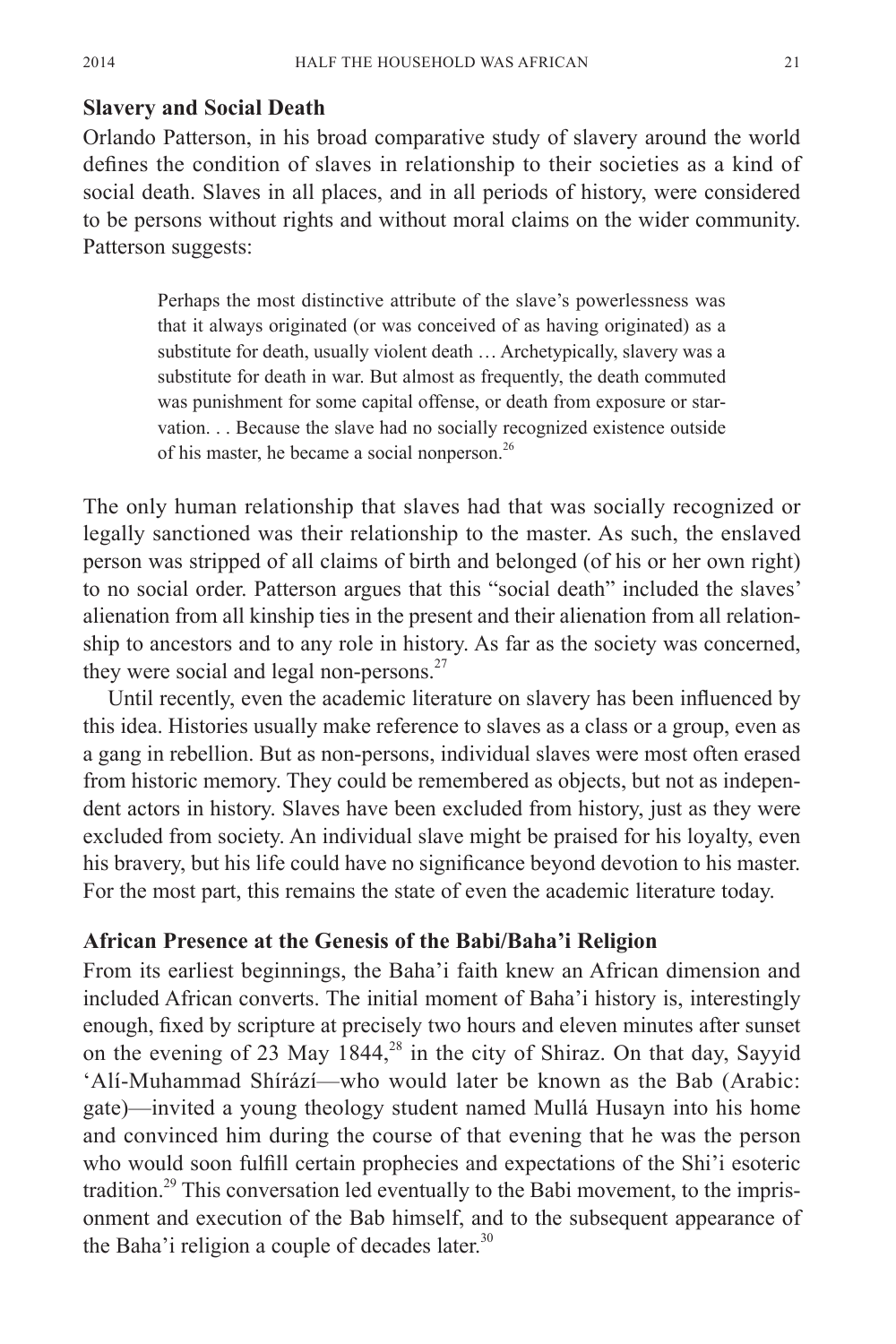Even Nabíl-i A'zam's hagiographic account of Mullá Husayn's conversion mentions an African man who was present on the first night of the Bab's "declaration."<sup>31</sup> This man, who was invariably referred to in Baha'i sources only as the Bab's (unnamed) "Ethiopian servant" attended to his master and guest that evening.<sup>32</sup>

The fact that the Bab owned slaves is not surprising. He belonged to a fairly wealthy merchant family doing business in Shiraz. There seems to be no reason to suppose that the percentage of the black population of that city would be any less than that described earlier for the city of Tehran in 1868. Indeed, since Shiraz is closer to the Persian Gulf slave routes, and since in the 1840s there was less international anti-slavery activity than there was in the 1860s, the population of African slaves would, in all probability, be even larger there. Mirzai notes that Afro-Iranian communities were established in the towns and cities all along the southern coast of Iran.<sup>33</sup> A report in 1847 shows that 3,488 slaves were brought yearly to the Persian Gulf and most of those were destined for Iran.<sup>34</sup> Shiraz was one of the principal cities in the south where slaves were disembarked for sale or transfer and so the African population there must have been significant.<sup>35</sup>

It is impossible to overestimate the significance of the event of the Bab's "declaration" in 1844, for the Baha'i community. It is regarded as the founding event of Baha'i history and the beginning of a new age of human development on the planet.<sup>36</sup> The exact moment of the declaration on the night of May  $23$ ,  $37$  was fixed by the Bab himself. The anniversary of this date is observed every year as a Baha'i holy day in every Baha'i community in the world. Usually, relevant passages from Nabil's narrative are read that recall, hour by hour, the events of that night.<sup>38</sup> The story of Mullá Husayn's conversion is intimately known to all observant Baha'is. I have argued elsewhere that there is no American Baha'i, for example, for whom Nabíl's account does not carry profound personal significance. In fact, I have suggested that this story has become one of the foundational myths supporting American Baha'i identity, an episode that is replayed annually, at the holy day, in American Baha'i imagination. $39$ 

The role of an African slave in these events is not remembered, however. Nabíl's account mentions the Bab's "Ethiopian servant." But he ascribes no significance to his witness to the first day of the revelation. Baha'is celebrate Mullá Husayn as the Bab's first believer,<sup>40</sup> but they ignore the African presence on this occasion. At best, they see the presence of an African servant in the Bab's household as only an extension of the Prophet's own charisma and hospitality. <sup>41</sup> Nonetheless, as will be seen, that African presence was important, visible, and profound.

#### **Haji Mubarak**

According to Afnan, the "Ethiopian servant," Haji Mubarak, was purchased at the age of 19 by the Bab in 1842 (two years before the beginning of his religious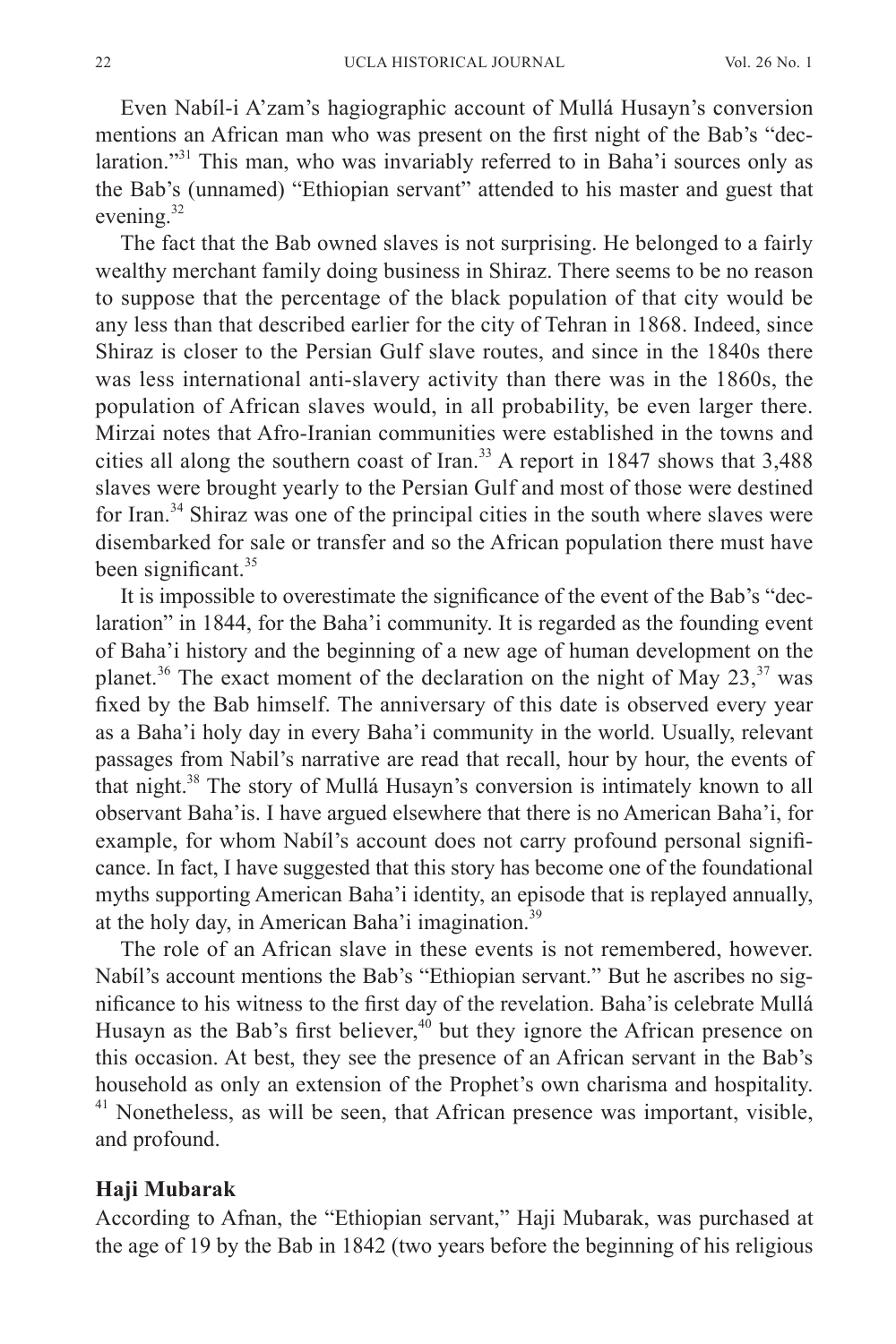mission)<sup>42</sup> from Haji Mirza Abu'l-Qasim, a brother of the Bab's wife, Khadijih Bagum. He had been transported from East Africa as a young child, bought from slave traders when he was five years old, and trained for business and domestic service in the household of the Bab's future brother-in-law. His education is said to have been "exemplary."<sup>43</sup> All sources are silent on this issue, but because of the nature of Mubarak's service in the household of the Bab, and later in Karbala as the attendant of the women of the household, it is likely that he was a eunuch. He was literate and skilled at commerce, and the Bab entrusted him with the task of settling his outstanding accounts and winding up his business affairs in Shiraz.<sup>44</sup> This suggests that Mubarak was literate in the language and mathematics of the traditional accounting system (*síyáq*).

Although the significance of his African origins is ignored in the account, Nabíl's narrative records that Mubarak acted as the doorman at the Bab's house on the evening of Mullá Husayn's conversion. As such, he greeted both master and guest as they arrived at the house.<sup>45</sup> Beyond this, he attended to the other needs of the two men while their conversation continued all night in the Bab's chambers, as he sought to convince Mullá Husayn of his divine mission and related his new religious teachings. The mullá's own recollections of Mubarak's service are recorded:

> At the third hour after sunset, my Host ordered the dinner to be served. That same Ethiopian servant appeared again and spread before us the choicest food. That holy repast refreshed alike my body and soul. In the presence of my Host, at that hour, I felt as though I were feeding upon the fruits of Paradise. I could not but marvel at the manners and the devoted attentions of that Ethiopian servant whose very life seemed to have been transformed by the regenerating influence of his Master. I then, for the first time, recognized the significance of this well-known traditional utterance ascribed to Muhammad: "I have prepared for the godly and righteous among My servants what eye hath seen not, ear heard not, nor human heart conceived." Had my youthful Host no other claim to greatness, this were sufficient—that He received me with that quality of hospitality and loving-kindness which I was convinced no other human being could possibly reveal.<sup>46</sup>

After this passage, Mubarak disappears from Nabíl's narrative of the events of May 23, 1844. Nabil goes on to proclaim this evening as the beginning of a new era in human history and to canonize Mulla Husayn as the first believer, never mentioning Mubarak again.

We are fortunate, however, that nineteenth-century accounts are not the only sources of information about these events or about the African domestic slaves that lived in the Bab's household. We also have the records, the oral traditions, and the personal reminiscences of the Bab's family. Not only did various kinsmen of the Bab eventually become Baha'is (while others remained indifferent, or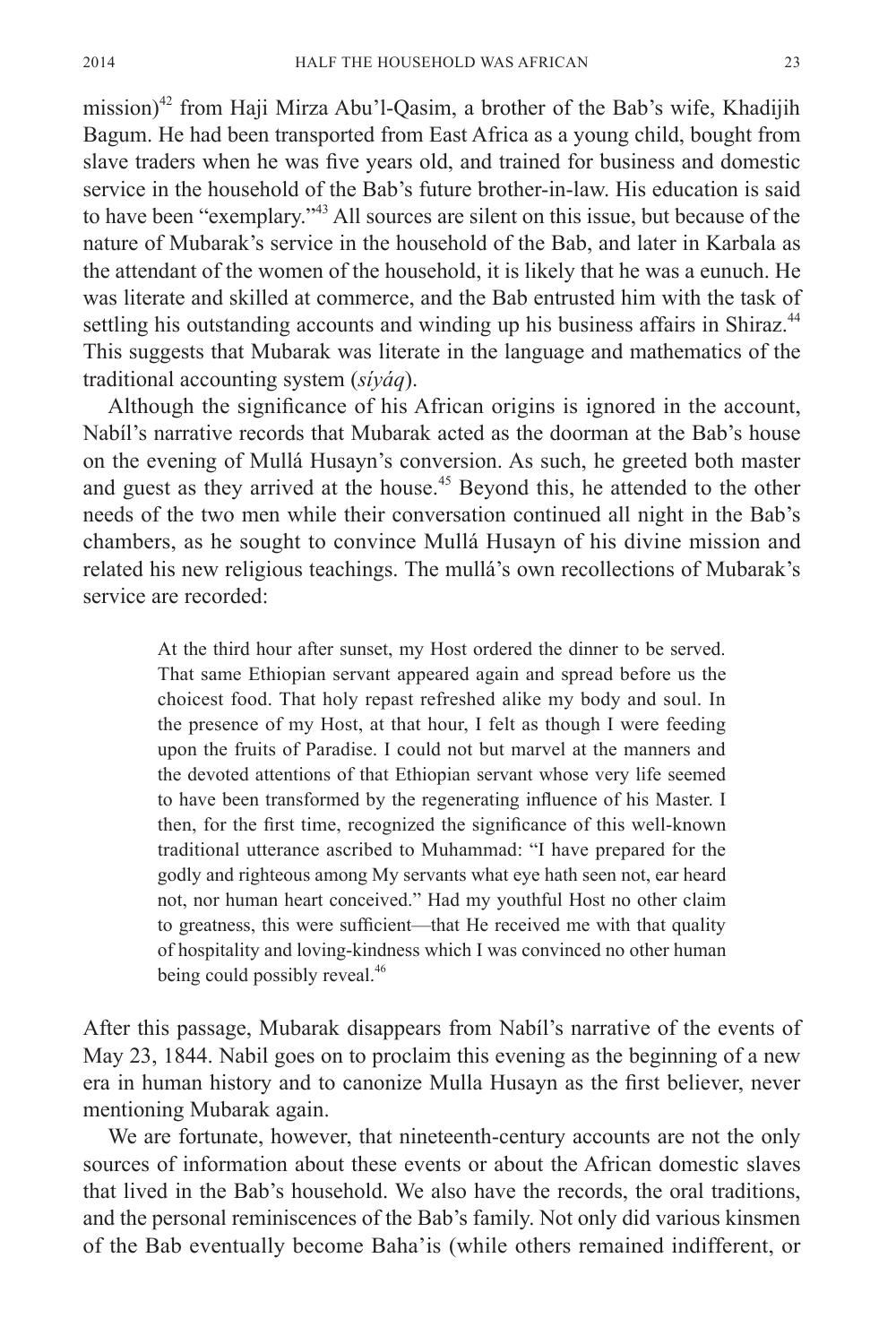even openly hostile to the Bab's new faith and the subsequent innovations that transformed it into the Baha'i religion), but the family was also wealthy and prominent in other ways, developing a mercantile empire that stretched from Istanbul to Hong Kong.47

Although the Bab himself had no children, the descendants of his maternal uncles and of his brother-in-law claimed him as an ancestor. The Baha'i branch of the family, at least, was known as the Afnans (twigs $48$ ), which eventually transformed from an honorific title into a family surname. The Afnan family has maintained a keen sense of its own place in history, and particularly in the history of the Baha'i religion. By the 1980s, one member of the family, Abu'l-Qasim Afnan, living in England, had come to be regarded as "the true custodian in this age of the traditions of the Afnan family."<sup>49</sup> Mr. Afnan wrote down the family traditions as they related to the African slaves in the Bab's household, in a narrative that included his own personal reminiscences, specifically for the edification of Baha'i communities in East and Central Africa. Of course, he had at his disposal the considerable resources of the Afnan library, held in private archives, which include documents and memoirs reaching back to the time of the Bab himself. His account was circulated in mimeographed form for some years. It was eventually published in 1988, in the United States, under the title of *Black Pearls: Servants in the Households of the Báb and Bahá'u'lláh*. 50 The book became the subject of considerable controversy within the American Baha'i community at the time.51 Nonetheless, *Black Pearls* may be regarded as a primary source that embodies a small portion of the Afnan family's extensive memory and archive of the events of Baha'i history.<sup>52</sup>

It is no surprise that, although it is supposed to be an account of African slaves in the Bab's household, *Black Pearls* focuses a great deal of attention on the Bab himself as the source of the numinous. The slaves are praised repeatedly for their loyalty and selflessness, and for their unquestioning—even childlike—devotion and obedience to "their" family. So, while the presence of these African slaves is acknowledged, their significance to history is immediately erased. As such, the book repeats the approach found in earlier Baha'i histories, except that Afnan is quite personally attached to his relatives' reminiscences. For example, he writes:

> I vividly remember that my grandmother, the daughter of Hájí Mírzá Abú'l-Qásim, would often recall Mubárak's extreme modesty and politeness. She would say that, while intelligent, quick of understanding, and possessing a great capacity to learn, he nonetheless displayed the utmost meekness and humility and showed kindness to all. She would describe his manners and demeanor as being regal, and would remark that they well befitted his service in the holy house [i.e., the house of the Báb]. More than anything else, though, she remembered him as a loyal and faithful servant of the Báb and His mother.<sup>53</sup>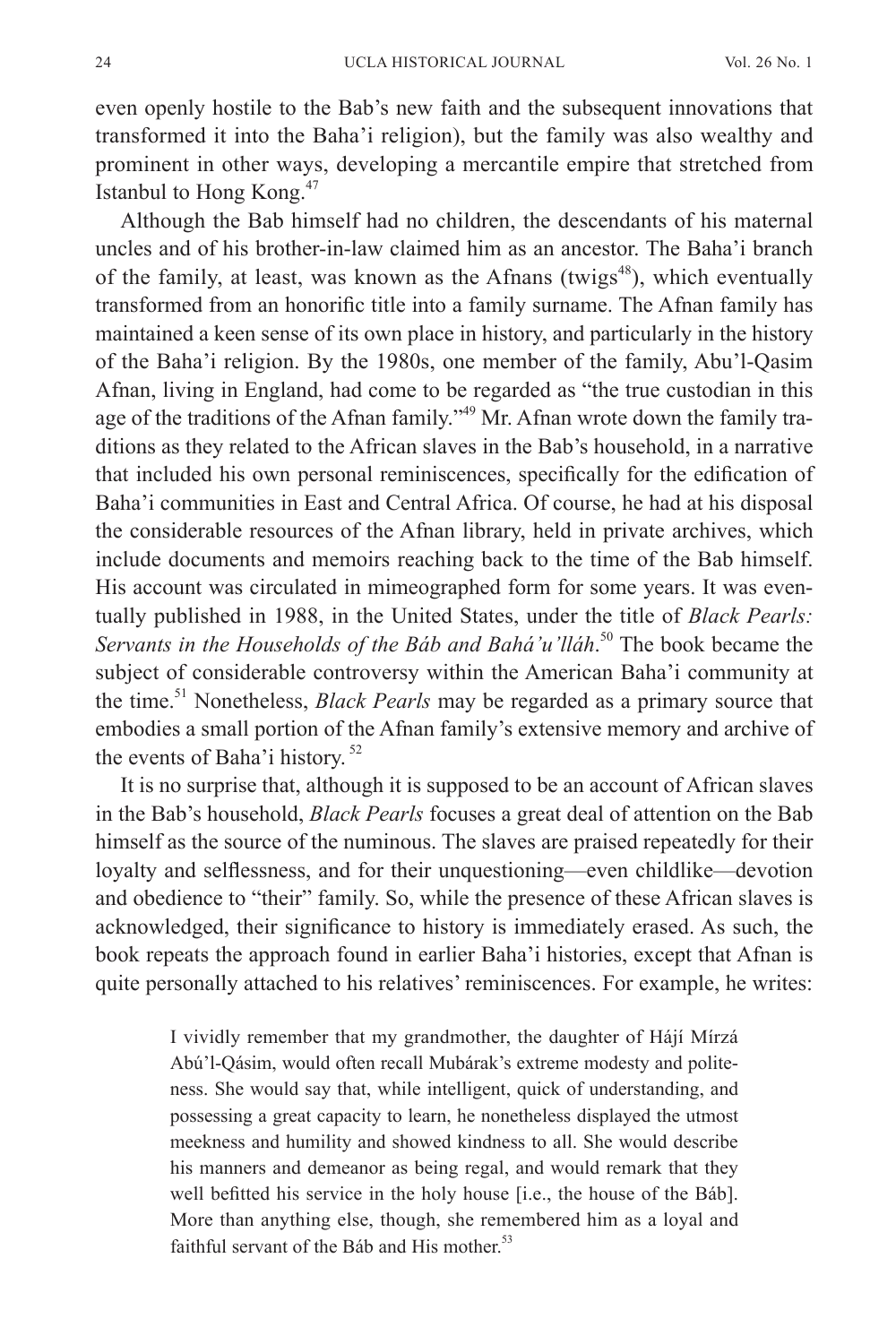But, as I have argued elsewhere,<sup>54</sup> Afnan also provides us with enough additional information to suggest that the event of the "Declaration of the Báb" should be reinterpreted to include an African presence at the genesis of the Babi movement.<sup>55</sup>

Afnan is able to locate Mubarak's room in the house of the Bab, and even provides a photograph of the room in his book.<sup>56</sup> He informs us that it sits adjacent to the room in which the Bab received Mullá Husayn on the night of the declaration. Since it would have been unthinkable for a domestic slave to retire for the evening while his master remained awake, entertaining a houseguest, Mubarak "waited sleepless and vigilant, just outside the chamber, ready to serve when called upon."<sup>57</sup> This account does not make much of the obvious fact that Mubarak was present—and perhaps not even out of sight—throughout the conversation that lead to Mullá Husayn's conversion, that he clearly witnessed the entire event, that he must have been fully aware of the religious claims that his



#### **Mubarak's Room in the House of the Báb**

In Shiraz, Iran. According to Abu'l-Qasim Afnan, the room is adjacent to the audience room where the Bab received Mullá Husayn in the small house on the evening of May 23, 1844. The events of that night resulted in Mullá Husayn's conversion and the beginning of the Babi movement. The house of the Bab was completely renovated in the 1870s, so the room would not have looked exactly like this at the time the Bab lived in the house.

This house became a place of pilgrimage almost immediately after the Bab's execution in 1850. Here the Bab's wife received Babi, and later Baha'i, pilgrims who came to pay their respects to the widow and visit the birthplace of the religion. The house remained a place of pilgrimage for Baha'is all over the world through the 1970s. After the Islamic Revolution in Iran (1979), it was razed to the ground by government officials because it was a center of Baha'i activity.

Source: Abu'l-Qasim Afnan, *Black Pearls*, Second Edition (Los Angeles: Kalimát Press, 1999): 4. Catalogued at the *Bahá'í* World Center, Audio Visual Department as NN 3559-4-29, FN 13241.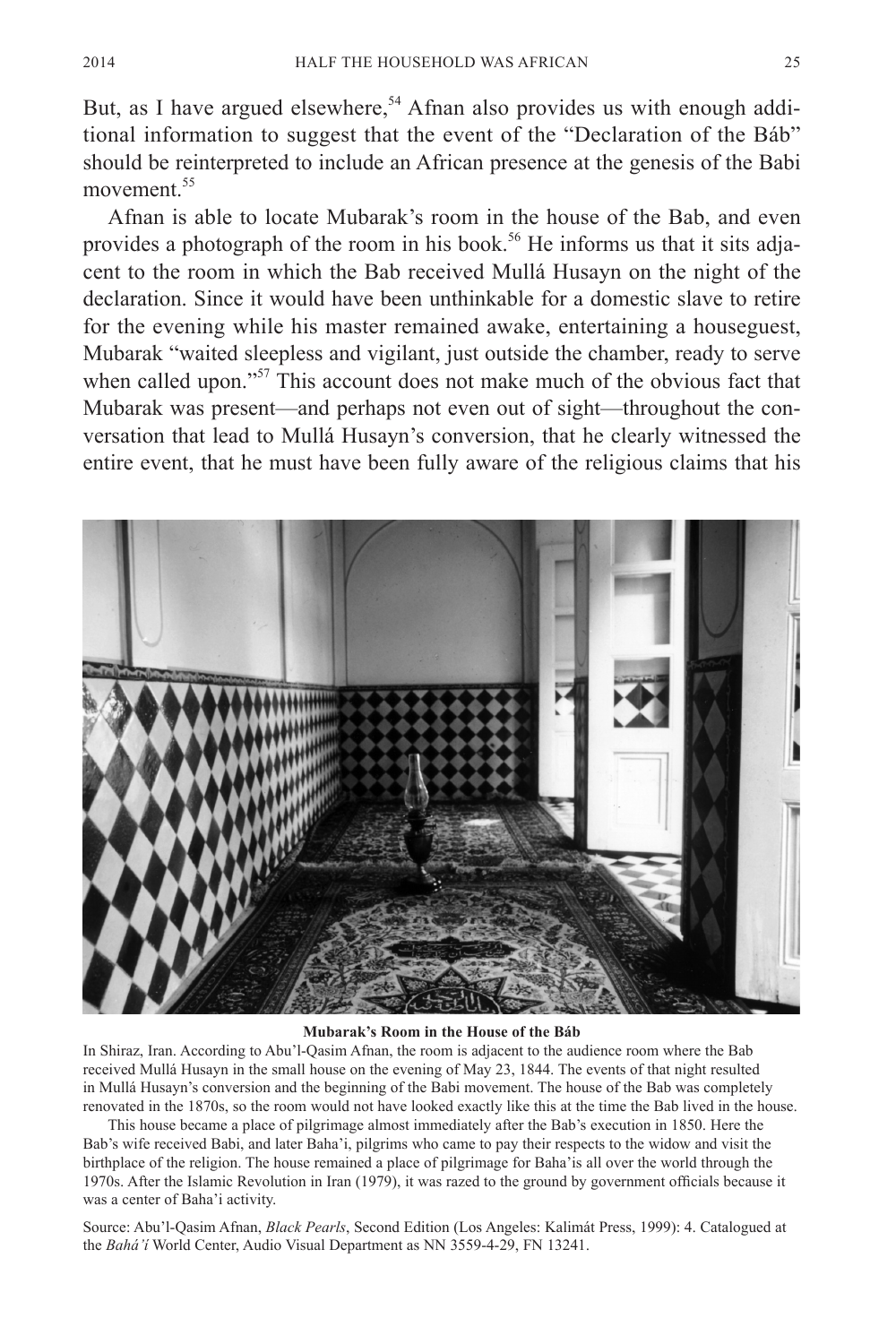master was making, and that—since he was Muslim, literate and educated the significance of these claims could not have been lost on him. While Mullá Husayn is understood by Baha'is to be the Bab's first convert, Mubarak was present at the time of his conversion and may have shared his experience. This possibility is not celebrated in Baha'i imagination, however.

Beyond this, Afnan makes reference to the traditional sources that document Mubarak's intimate association with his master during the whole period of the Bab's early activities. Between May 1844 and September 1846—when the Bab was finally arrested for his religious heresies and forced to leave Shiraz for the last time, Mubarak met and served all of the first disciples of the movement: he carried secret verbal messages and written correspondence between his master and these disciples; he was the Bab's companion and attendant (along with one other disciple) on the pilgrimage in 1844-1845, to Mecca, where the new Prophet publicly announced his claim to be the Qa'im. Mubarak was witness to the Bab's nearly continuous dictation of sermons and religious treatises during the pilgrimage; he was shocked when most of these writings were stolen and was willing to defend them and attempt to retrieve them at the risk of his life. He was present when his master was detained in June 1845 and placed under house arrest in Shiraz. During the period of that confinement, he served his master and was in charge of surreptitiously (and in defiance of government orders) bringing followers to meet with him through a secret passage to the house. When the Bab finally left Shiraz for hiding in Isfahan, Mubarak never saw him again but was entrusted with the care of his wife and mother, both of whom remained at home.<sup>58</sup>

# **Fezzeh Khanum**<sup>59</sup>

Mubarak was not the only slave in the Bab's household. Afnan also introduces us to Fezzeh Khanum, an African woman who was the servant and companion of the Bab's wife, Khadíjih Bagum. When the Bab married in 1842, he established a new household which consisted of two slaves, his wife, his mother, and himself. Of the family of five, two were Africans; and after the Bab's forced departure, half the household was African.

The Bab had purchased Mubarak from his wife's brother for 14 *tumans* (about \$28.00), and he was probably more of a wedding present from the brother-in-law than anything else. $60$  At the time of his marriage, the Bab also "acquired" (to use Afnan's term) a servant for his wife, Fezzeh Khanum, an "Ethiopian" child who was probably no more than seven years old and clearly did not represent a great investment of funds. They all lived in a small two-story house in Shiraz and the family seems to have had modest means. The Bab had some time earlier retired from his business activities to pursue religious studies and devotions. It is not clear that he had any income at all, at this point, and may have relied on relatives for support. $61$ 

Afnan's portrayal of Fezzeh's life presents, if possible, an even more ideal picture of a selfless servant utterly lost in devotion to her mistress than does his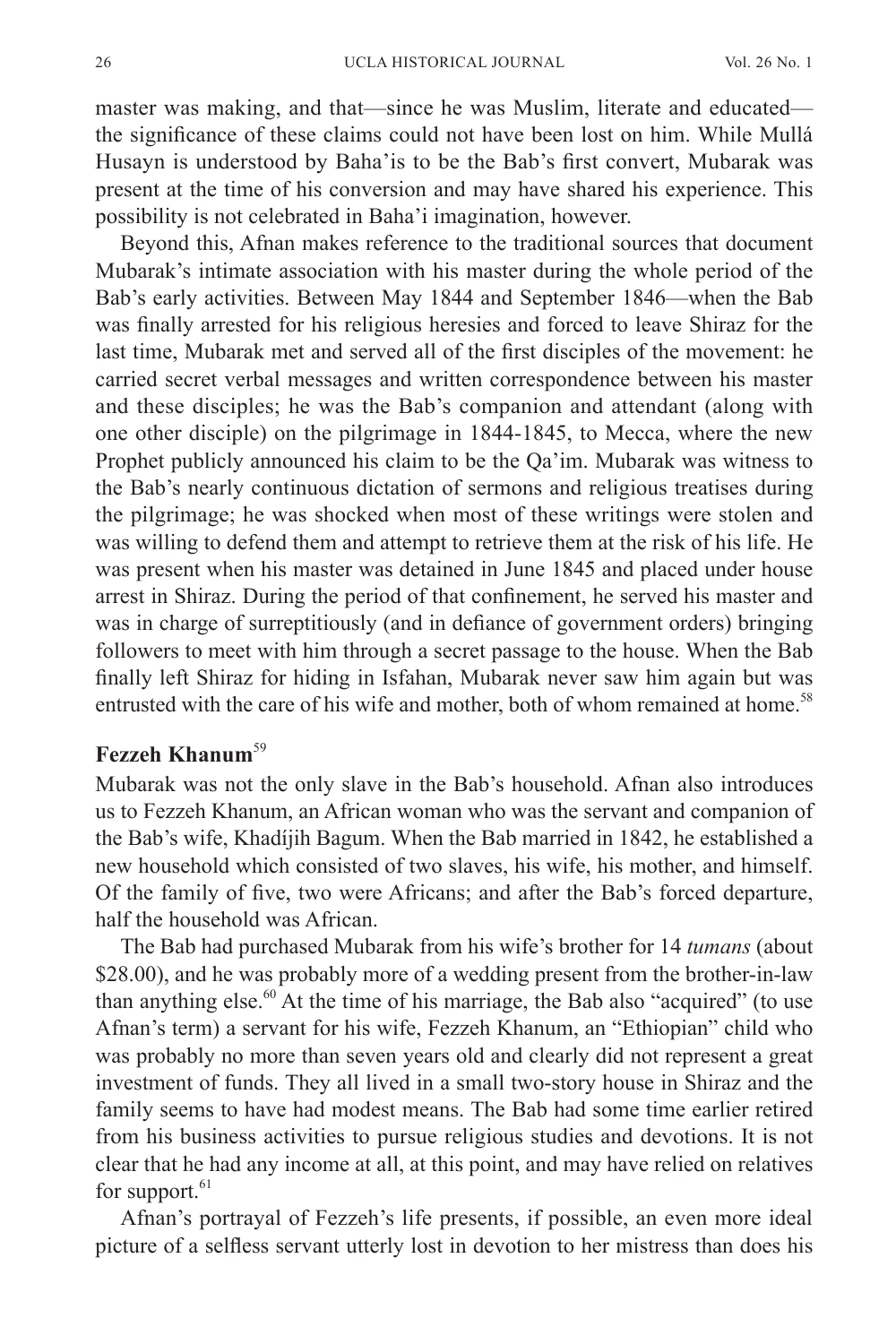portrayal of Mubarak. After the Bab's mother departed with Mubarak to Iraq, Afnan assures us that: " . . . Fezzeh was able to dedicate herself fully to Khadíjih Bagum to the exception of all others in her life. She never developed any warm friendship with anyone else, even though there were a number of servants in the homes of the uncles of the Báb. Never would she appear in public except in attendance on Khadíjih Bagum."<sup>62</sup> Beyond this, Afnan insists that: "Fezzeh Khanum refused to even contemplate life without Khadíjih Bagum."<sup>63</sup> In fact, both women actually died on the same night, November 15, 1881. Fezzeh was about 47 years old. Afnan explains that Khadíjih Bagum died first, and that a short time later ". . . true to her heart's desire, the spirit of Fezzeh winged its flight to join her beloved mistress."64 The narrative is so idyllic on this point that one would assume that Fezzeh had either died of acute grief or had committed suicide. Afnan assured me personally however, upon my inquiry, that both women had simply succumbed to dysentery, one after the other.<sup>65</sup>

As Armstrong-Ingram remarks in his discussion of Fezzeh's life, one is tempted by Afnan's account "to consider her a child so traumatized by the experience of enslavement that she attached herself totally to a 'protector' and grew up to be a withdrawn, asocial person."<sup>66</sup> However, there are aspects of her story in this and in other histories that suggest otherwise. Some time after her husband's execution, Khadíjih Bagum's home became a center of pilgrimage for the persecuted Babis (and later Baha'is) of Iran.<sup>67</sup> Streams of visitors came to the house to seek out the presence of the wife of the Bab, who was regarded as a holy person in her own right by virtue of her direct relationship to the Prophet. Some of the women, at least, might remain as houseguests for extended periods. Khadijih Bagum would receive these visitors, act as guide to the holy house, and recount her memories of her husband and her marriage to her devoted listeners. In this role, she became a person of considerable influence within the Baha'i community. Fezzeh, for her part, remained the only servant in the house and would wait on and cook for the guests—so social isolation was not an option.

In addition, Fezzeh Khanum—having known the Bab and lived in his household—also inherited some of the Prophet's charisma. Abu'l-Qasim Afnan explained to me that she was also an object of reverence and devotion for visiting pilgrims. He made a point of saying that these visitors would kiss the shoulder<sup>68</sup> of Fezzeh as an act of subordination and reverence and that they regarded her spiritual station as above their own. $69$  I would suggest that these acts of veneration for an African slave woman can hardly be regarded by historians of Iranian history as devoid of significance, both cultural and religious. Yet I can only cite them here as a result of my brief encounter with the oral traditions of the Afnan family. Veneration of Fezzeh Khanum is never mentioned in any book of Baha'i history.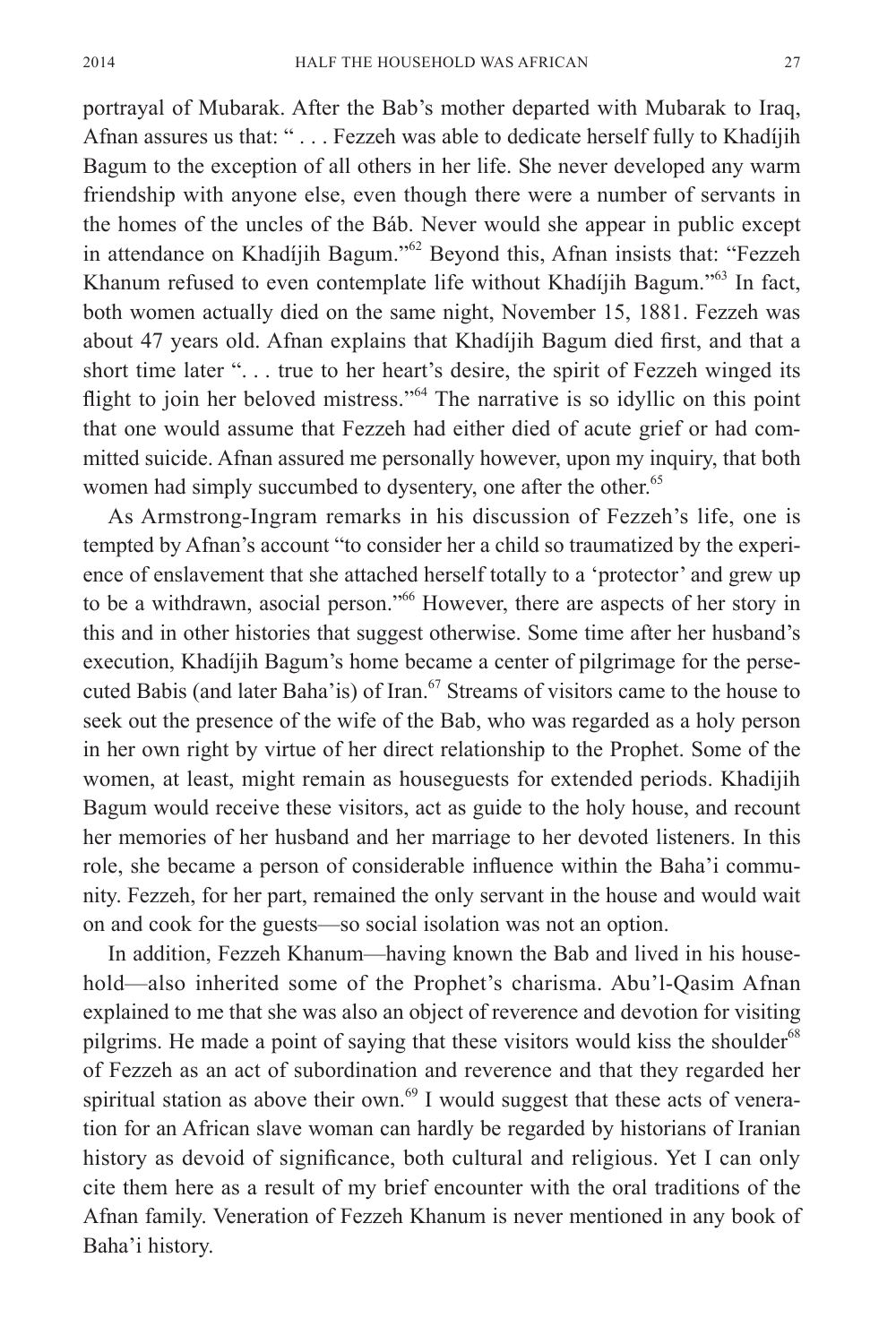#### **Presence and Erasure**

Despite their close relationship to the Bab and their acknowledged participation in some of the most critical early events of his ministry, neither Mubarak nor Fezzeh are given much notice in traditional Baha'i histories, and even less in academic discussions of Babi/Baha'i history. Afnan himself rejected the idea that they should even be regarded as Babis. He is careful in his book to characterize their service to the Bab as demonstrating only their devotion to his person and as having no religious significance—either for present-day Baha'is or for the individuals themselves. He repeatedly denied that such devotion should be interpreted in such as way as to grant a Babi identity to either Haji Mubarak or Fezzeh Khanum. Indeed, none of the early sources ever make reference to them as "Bábis."

However, the sources never make reference to anyone as a "Bábi." Especially during the early years of the Bab's mission, the nature of Babi identity was extremely fluid and undefined and even the word itself had not yet been coined. The religious identity of the early followers of the Bab is simply inferred from their behavior and their identification with, their loyalty and devotion to, the Bab as the source of the numinous. Perhaps because of their status as slaves, different rules seem to be applied for Mubarak and Fezzeh. From the perspective of the sources, it could be that their slave status simply disqualified them from the possibility of having a Babi identity. Or, perhaps, it was assumed that, as slaves, they were not free agents and could not, therefore, choose to change religions or dedicate themselves to the person of the Bab as a matter of their own personal decision. Still, it is curious that an author like Afnan would spend so much time praising the selfless and unfailing devotion of both of the servants he memorializes if he felt that such devotion were coerced.

The publisher of Afnan's *Black Pearls: Servants in the Households of the Báb and Bahá'u'lláh* intended to bring the book out under the title of "Black Bábís," with the same subtitle.<sup>70</sup> The book was even initially advertised as forthcoming with the "Black Bábís" title. However, the author flatly refused to allow this title to be used for his book. An exchange of letters followed in which the publisher argued that all of the persons written about in the book should be regarded as Babis based on their actions, their devotion to the Bab, and their participation in seminal events of Babi history. Afnan was not convinced, however. He wrote:

> . . . there is no evidence which indicates that any of the black servants mentioned in my book except Masoud<sup>71</sup> became believers in the Bab or Bahá'u'lláh. . . . We have to bear in mind that simply the fact of the presence of these servants at certain important historical occasions is not sufficient as evidence of belief or proof of declaration.<sup>72</sup> . . . Therefore, not having seen or heard any evidence of a declaration of faith by any of these black servants, I am reluctant to state categorically that they became believers."73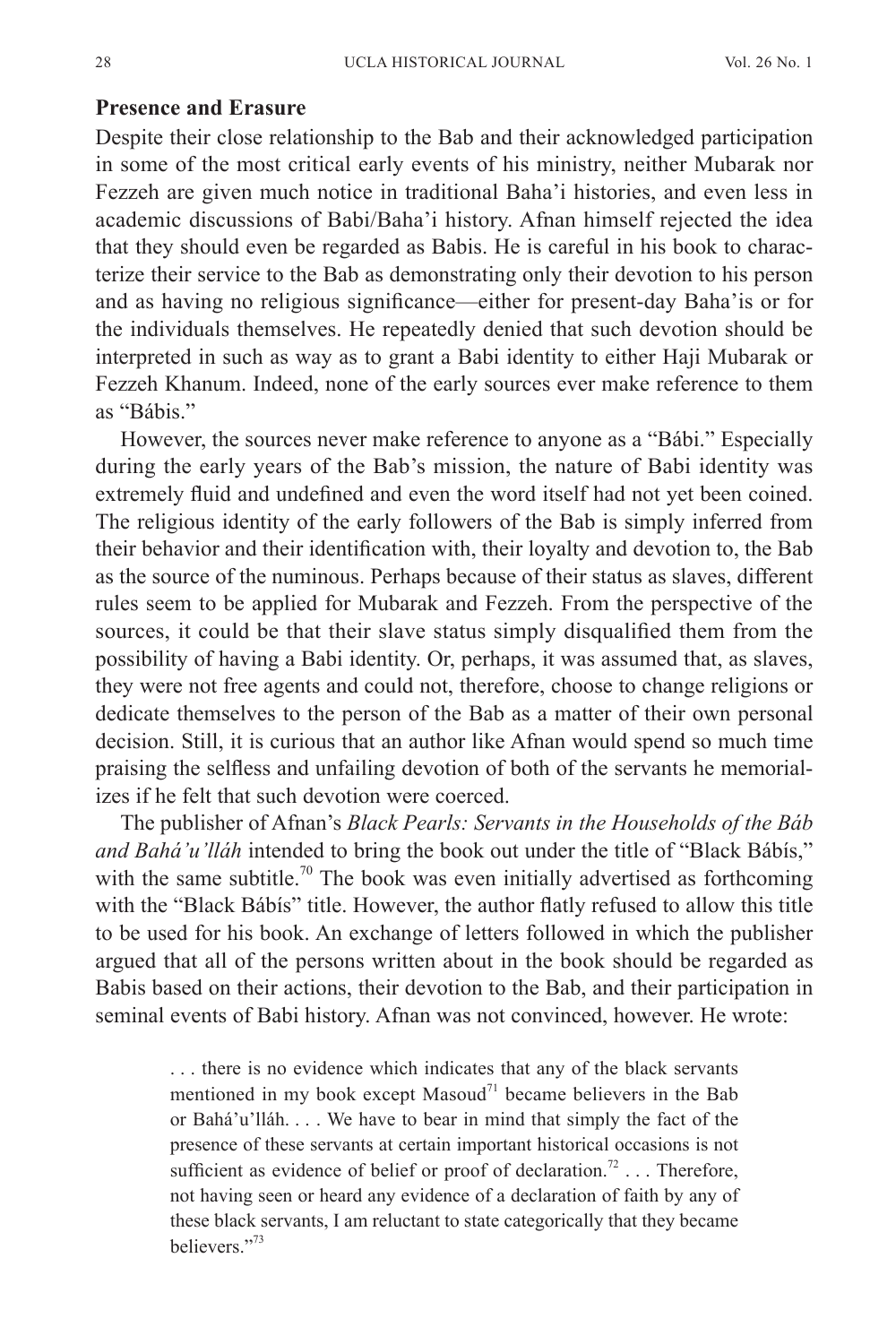#### Again:

. . . these black servants were not declared Bábis except Masud, but they were dedicated and faithful, selfless, truthful and loving followers of the Bab and Bahá'u'lláh and their family and followers.<sup>74</sup>

Of Fezzeh, Afnan states directly in his book, "[S]he was not aware of the station and mission of the Báb."75 Of course, in the case of the Bab's manservant, such a statement would have been absolutely unsupportable, and we find no similar remark in Afnan's chapter on Mubarak. Moreover, I would suggest that the notion that Fezzeh could have remained unaware of the claims of the Bab throughout her lifetime beggars all reason, though this view was obviously held concerning her within the Afnan family. This same conclusion with regard to Babi identity also represents the consensus within the Baha'i community with regard to both servants. Their presence is acknowledged; their significance is erased. In any case, the title "Black Bábís" was changed to *Black Pearls* at the author's insistence.

Why Afnan should maintain such views is an open question. Armstrong-Ingram suggests that he simply "projected [back] a bureaucratic view of religious identity that became common in the Baha'i community around the 1930s on his subjects."<sup>76</sup> I think it more likely that he unconsciously reproduced the views long held within his family—views that were primarily determined by cultural attitudes towards Africans, slaves, and household servants. A slave, after all, is a non-person, socially dead in Patterson's terms. A slave, almost by definition, cannot be an independent actor. Rather, a slave is supposed to be a person attached by law and by custom to the identity of another individual, who is the master. A slave might be a good servant or a bad one, might be devoted and faithful, or careless and perfidious, might be truthful or false. But, the idea of a slave making a free and independent decision to assume a new religious identity is almost a contradiction in terms.<sup>77</sup> Nonetheless, as I have suggested above, it is certainly time to reconsider such false assumptions.

One aspect of Afnan's book that most startled his American readers was the assertion that neither Haji Mubarak nor Fezzeh Khanum were told by the Bab's family about the Prophet's execution as a heretic by clergy and government in Tabriz (northern Iran) in 1850. The Bab had been imprisoned for years before his execution, and the Babi movement had created a political and social upheaval in Iran. Armed conflicts broke out in various parts of the country, clerics regularly vilified Babis from the pulpit, and the Bab was the subject of general rumor in all parts of Iran. Nonetheless, the final blow came as a shock to the Bab's relatives. Afnan admits that the menfolk tried to keep the news from the women in the family for as long as they could.<sup>78</sup>

Of Mubarak, Afnan wrote: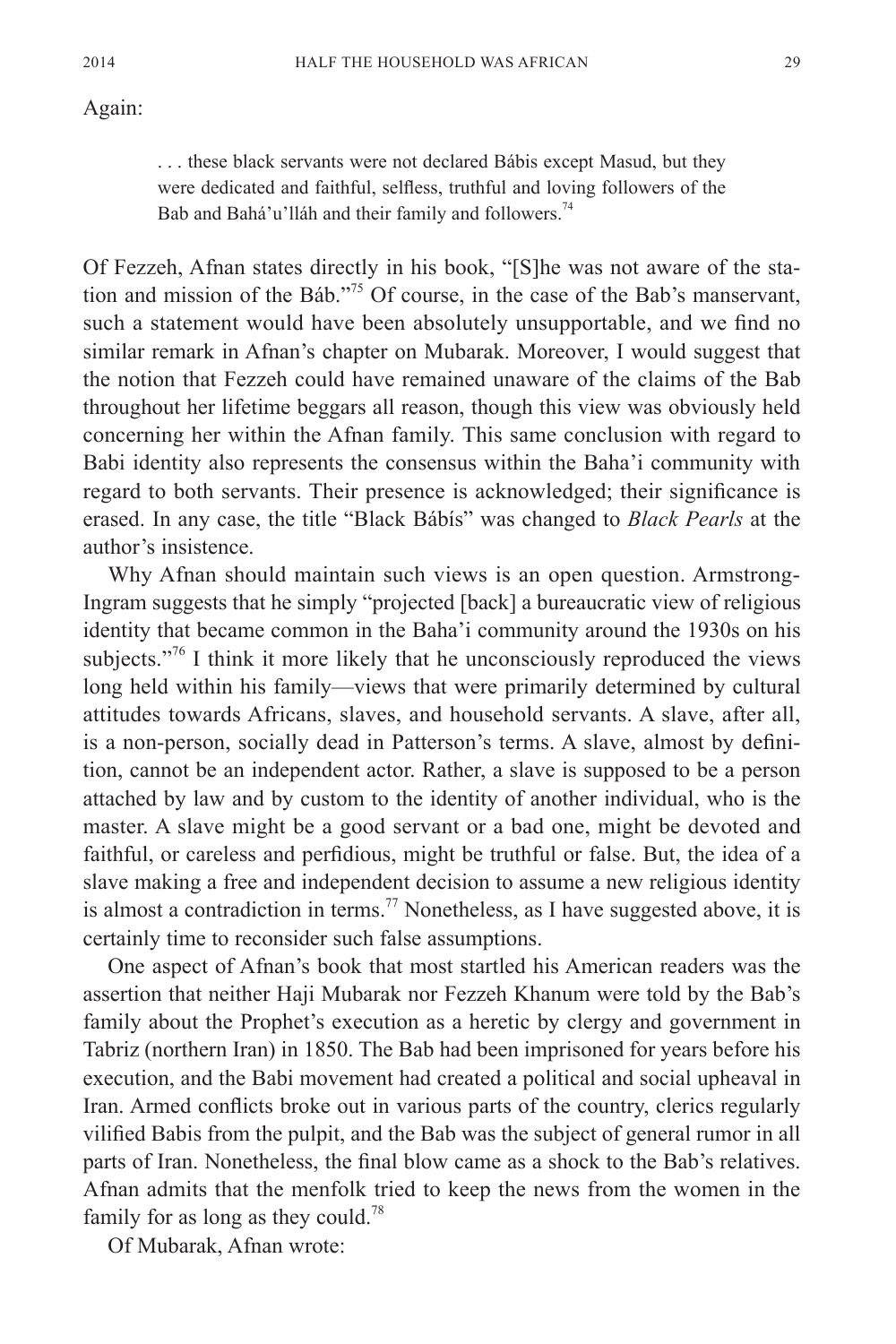Even until the time of his death, Mubárak was not told of the Báb's martyrdom. Likewise, the other servants of the household remained in ignorance of these events. The family wanted neither to distress them nor to allow their servants, who were the only ones of the house who were regularly seen in the marketplace, to become the source of delusive news or rumors. Both Mubárak and Fiddih were told that the Báb had voyaged to India to manage his mercantile affairs and would eventually return.

While in Karbalá [in service to the Bab's mother], Mubárak longed for the return of his Master. He made a broom to which he attached a green handle. Green is the color of Muhammad's lineage: since the Báb was a descendant of the Prophet, Mubárak's broom was made in remembrance of Him. Every morning at the hour of dawn, Mubárak would use the broom to sweep the courtyard around the sanctuary of the Shrine of Imám Husayn. He vowed to perform this pious deed every day until the Báb would return. After completing this exercise, he would then proceed to procure the provisions required by the household and complete his other duties.<sup>79</sup>

Of Fezzeh Khanum, Afnan simply wrote, "[S]he was so enchanted by Him [the Báb] that she could not even fathom the thought that He could have been killed under such brutal circumstance."<sup>80</sup> In 1877, some 27 years after the execution, the house of the Bab in Shiraz was renovated by Baha'is so that Khadíjih Bagum could live there once again. Afnan relates a family tradition about this to illustrate the point that Fezzeh remained ignorant of the Bab's death until the end of her life. He said that Fezzeh was found rejoicing at the work being done, since she believed that the renovations meant that her master would soon return from his long journey to India. Afnan remarked, "Her joy was a heartbreaking testimony to her devotion."<sup>81</sup>

As persecutions of the Babi religion intensified in Iran, both during the Bab's lifetime and after his execution, $82$  the situation of Khadíjih Bagum and the other members of her family in Shiraz became precarious, and even dangerous. For a time it was unsafe for the Bab's wife to remain in her house, and she took up residence with relatives. Under such circumstances, it became expedient for the family to maintain the public fiction that it was not their relative who had been executed. Rather, the story was released that Sayyid 'Ali-Muhammad had traveled to India to take charge of an arm of the Afnan trade network there. He was on an extended journey, but he would eventually return.

Such a story may have made it a little easier for the Afnans to maintain face in public, but it certainly convinced no one. Naturally, the family's loyal household slaves were willing and able to defend the public fiction for decades. $83$  But the Bab's mother and grandmother eventually felt compelled to move their residence from Shiraz to Karbala, in Iraq, to escape from the rumors and deprecations of their Muslim relatives who made no secret of their contempt and hostility.<sup>84</sup>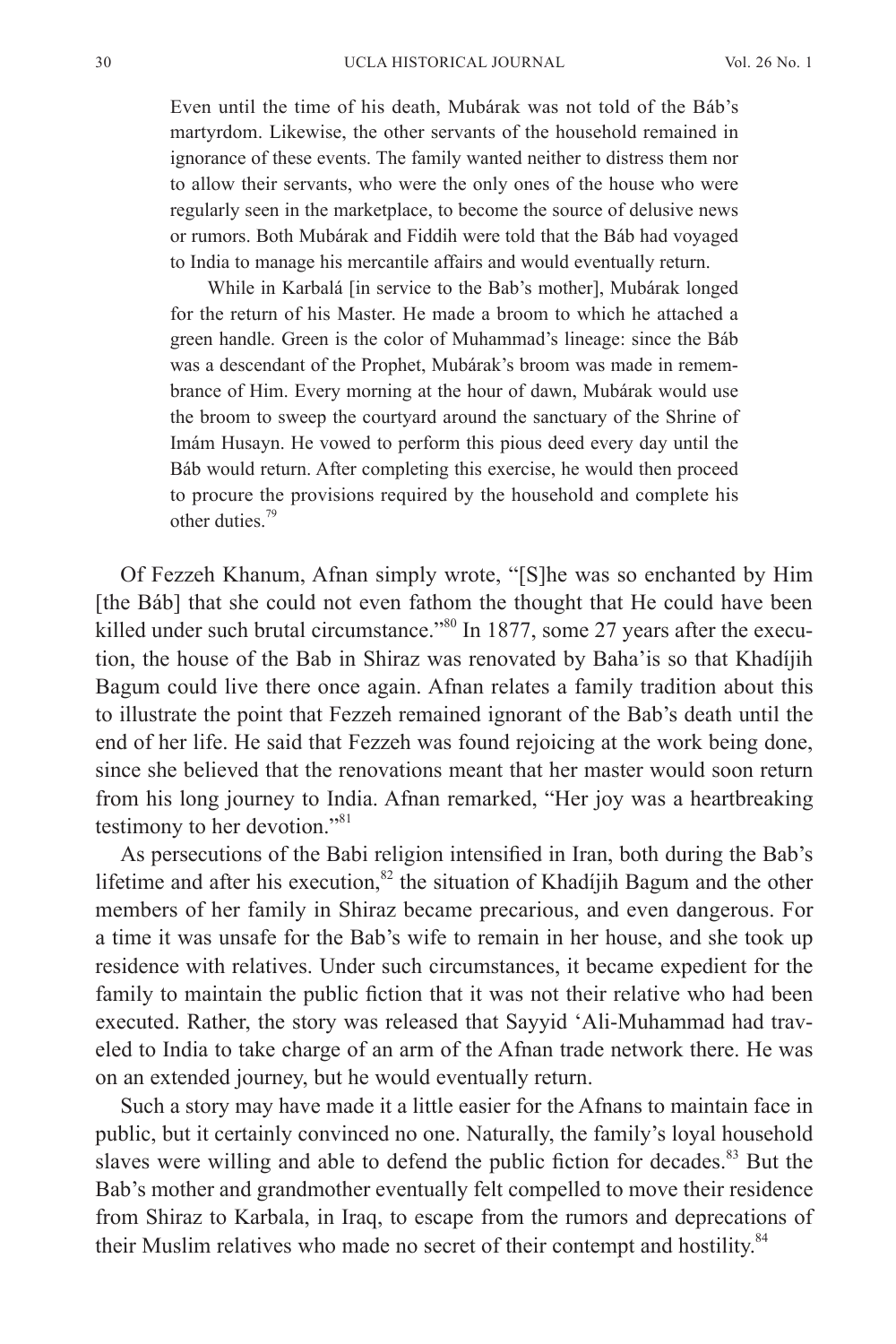It is certainly absurd to maintain that either Haji Mubarak or Fezzeh Khanum remained literally unaware of the fate of their master, since they regularly attended to household duties in the streets of the city and would have heard all the news that circulated there. Both servants witnessed the Bab's arrest, his imprisonment at home, and his forced departure. They certainly overheard conversations within the household and witnessed the mourning of the family's grief-stricken women when the news of the Bab's execution was finally confirmed for them. Afnan maintains that the mother of the Bab, for example, was "beside herself with grief."<sup>85</sup> Beyond that, there was the parade of Babi and Baha'i pilgrims that Fezzeh Khanum witnessed and attended to for some thirty years after the Bab's death. It is not reasonable to suppose that the significance of any of these events would have been lost on anyone. Nonetheless, that is what Afnan asserts with regard to the Bab's slaves, and so that is the current state of Baha'i literature.<sup>86</sup>

So, the African dimension of the genesis of the Babi religion remains unexplored both by the Baha'i faith community and by the academic community. And it is not possible for me to explore it here, since such matters are beyond the scope of this work. However, the subject cries out for further study. At this point, it can only be said emphatically that there was an important African presence at the events that marked the germination of the Babi movement. During those early years, the Bab and his family lived in intimate association with Africans who were members of their household. We should expect then that a search for African cultural influences would prove fruitful. At this time, both Baha'i history and Iranian history seem unfamiliar with—perhaps hostile to—the concept that slaves might influence the tastes, the language, the actions, and even the ideas of their masters. However, the academic study of the African Diaspora in the Americas and in other parts of the world has demonstrated this truth beyond a reasonable doubt.

#### **Recovering the History of African Slaves in Iran**

The results of our inquiry into the beginnings of the Babi Movement are perhaps surprising. Following up the hint of an "Ethiopian servant" in the house of the Bab found in traditional Baha'i sources, we discover an important African presence at the genesis of the religion. Indeed, half of the Bab's household was African after his arrest and exile in 1846. Thus, this paper illustrates the value of family traditions and oral sources for the recovery of subaltern histories in Iran. In this case, they allow scholars to recover at least partial biographies of two ordinary, nineteenth-century slaves in Iran—biographies that we had assumed were lost to history. These two people were acknowledged as present on important occasions in the sources and then erased from historical memory and made into non-persons. Yet, their stories can be recovered.

I suggest that the same process of discovery that we see on a micro-level within the history of the Babi/Baha'i religions can be applied on a macro-level to the history of Iran as a whole. Hints in the sources that demonstrate an African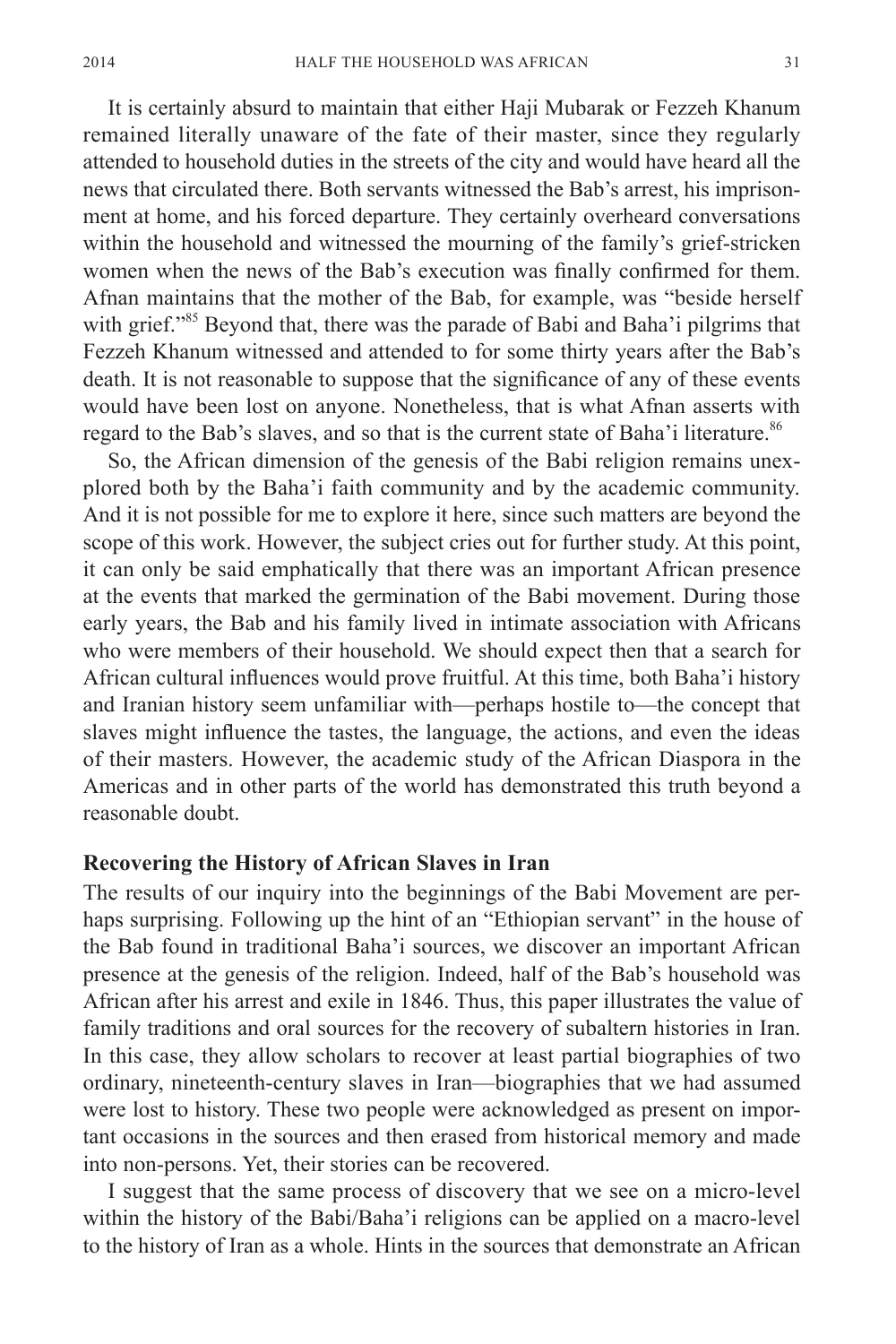presence in the royal household, and in Iranian society in general. need to be taken seriously, followed, and developed into research projects. The presence of Afro-Iranian communities in Iranian cities should be rediscovered. Family traditions and oral sources may yield surprising information. The lives of ordinary persons who were enslaved in Iran must be taken seriously. Historians need to deconstruct the ways in which these African people have been acknowledged and then erased from Iranian history.

In the preface to the 2005 paperback edition of his book *Resurrection and Renewal*, Abbas Amanat suggests that anti-Baha'i attitudes in Iran, even among the secular enemies of the present Islamic regime, are rooted in a deep resentment of "the presence in Iran of an 'Other' that does not conform to the imagined Iranian Self." He suggests, perhaps wrongly, that this desire for a pure and unblemished national selfhood "runs deep in Iranian consciousness, a disease fed by the purity fetishism of the Shi'ite creed . . . "<sup>87</sup> That is, a need for purity deeply rooted in religion. The Baha'i community is that "Other," and so must be erased and dismissed, even by the non-religious. However, it may not be only Babis and Baha'is who threaten the unitary vision of the Iranian Self, but also black slaves pursuing their own African cultures on Iranian soil who have also been erased from history. Such a possibility has not yet been contemplated by academic historians. But if we are willing to follow the leads that are right before our eyes, we may be surprised by our own discoveries.

#### NOTES

<sup>1</sup> Thomas Ricks, "Slaves and Slave Trading in Shi'i Iran, AD 1500-1900," *Journal of Asian and African* Studies 36, no. 4 (2001), 407–418. In addition to Ricks's comments, Ronald Segal comments at length on the paucity of academic work done on slavery in Iran in *Islam's Black Slaves: The Other Black Diaspora* (New York: Farrar, Strauss and Giroux, 2001), 121–127. The only doctoral dissertation written on the history of Iranian slavery appears to be Behnaz A. Mirzai's "Slavery, the Abolition of the Slave Trade, and the Emancipation of Slaves in Iran (1828-1928)" (PhD diss., York University, 2004). By the same author, see also "African Presence in Iran: Identity and its Reconstruction," in O. Petre-Grenouilleau, ed., *Traites et Esclavages: Vieux Problemes, Nouvelles Perspectives?* (Paris: Société Française d'Histoire d'Outre-mer, 2002), 229-46; and, "The Slave Trade and the African Diaspora in Iran" in Abdul Sheriff, ed., *Monsoon and Migration: Unleashing Dhow Synergies* (Zanzibar: ZIFF, 2005), 30-34; also "Afro-Iranian Lives," (video: 2007), [http://www.afroiranianlives.](http://www.afroiranianlives.com/dvd.htm) [com/dvd.htm](http://www.afroiranianlives.com/dvd.htm). Niambi Cacchioli has also done work in this area: see, "Disputed Freedom: Fugitive Slaves, Asylum, and Manumission in Iran (1851-1913)," UNESCO website, [http://portal.unesco.](http://portal.unesco.org/culture/en/files/) [org/culture/en/files/](http://portal.unesco.org/culture/en/files/) 38508/12480962345Disputed\_Freedom.pdf/Disputed%2BFreedom.pdf. Other useful discussions of slavery in Islam, with brief references to Iran, include Joseph E. Harris, *The African Presence in Asia: Consequences of the East African Slave Trade* (Evanston: Northwestern University Press, 1971) and Bernard Lewis, *Race and Slavery in the Middle East: An Historical Enquiry* (New York: Oxford University Press, 1990). Also, Nahid Mozaffari, ed., *Slavery in Iran* (Syracuse University Press, forthcoming) and Author, *The Baha'i Faith in Africa: Establishing a New Religious Movement, 1952-1962* (Leiden: Brill, 2011) also discusses slavery in Iran. See Chapter 2.

Apparently, there is little memory of African slavery among contemporary Iranians, at least among middle-class, expatriate Iranians living in Los Angeles. Whenever I raise the subject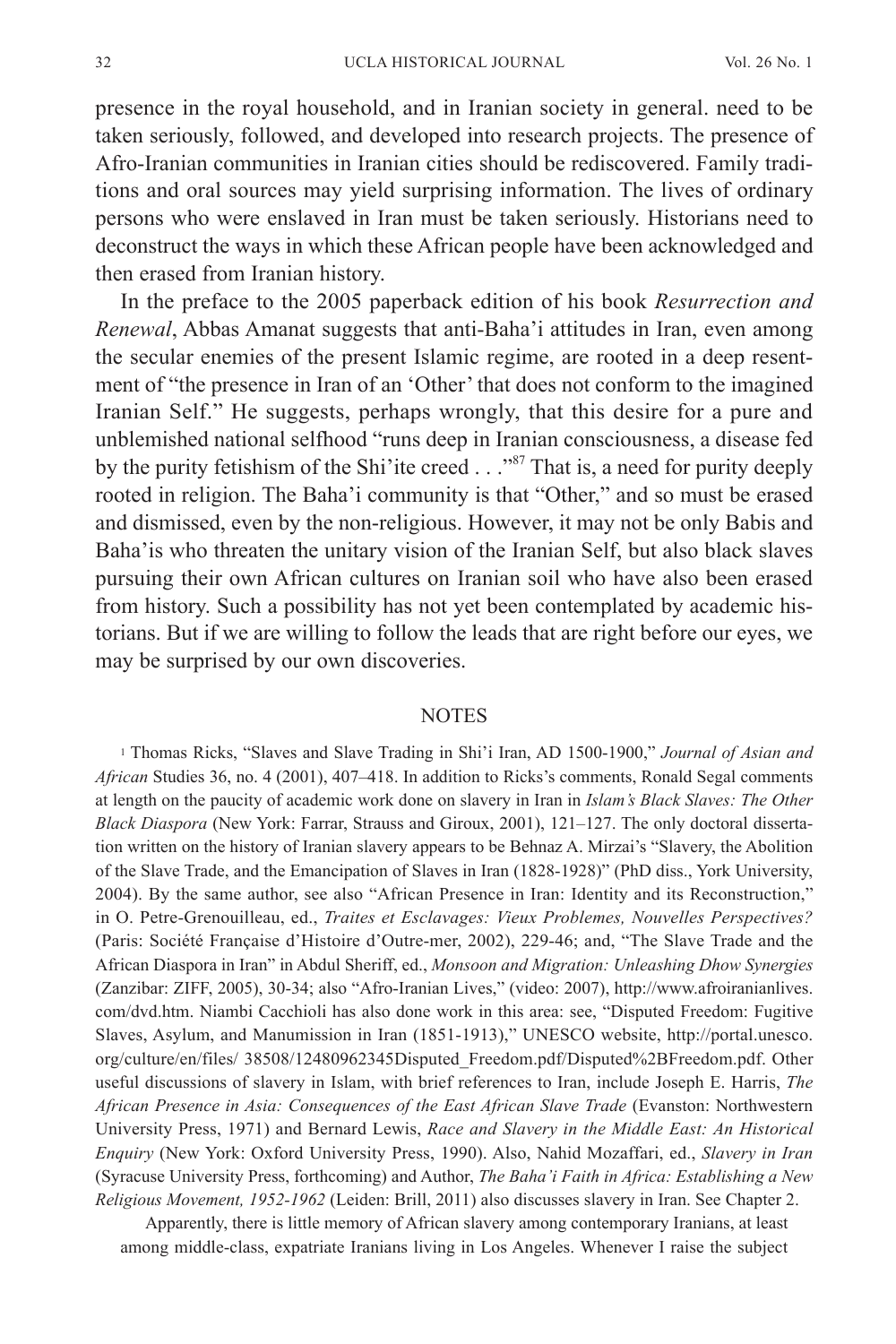among Iranian friends and acquaintances in Los Angeles, they express shock and deny that such a thing could ever have existed in Iran.

<sup>2</sup> Mirzai, "Slavery," 70.

<sup>3</sup> On medieval slavery in Islam, see Bernard Lewis, *Race and Slavery in the Middle East*.

<sup>4</sup> This was indeed often more a matter of pretense as anything else. Lady Sheil noted, with regard to Tehran in the early 1850s: "[Women of] all classes enjoy abundance of liberty, more so, I think, than among us. The complete envelopment of the face and person [the veil, or *chadur*] disguises them effectually from the nearest relatives, and destroying, when convenient, all distinction of rank, gives unrestrained freedom. The bazars [sic] are crowded with women in this most ungraceful disguise. The weekly bath and constant visits consume a large share of their time; and Thursday afternoon is devoted to a mock pilgrimage to some shrine outside the town, or else to the grave of some relation." Lady Mary Elenor Sheil, *Glimpses of Life and Manners in Persia* (London: John Murray, 1856): 145-46. I am grateful to Sen McGlinn for bringing this quote to my attention.

<sup>5</sup> Meaning, Jamila the Ethiopian.

<sup>6</sup> Jamila's saga apparently begins in 1880. Quoted in Mirzai, "Slavery," 72, from the statement of Jamila, 8 Shawwál 1323, File 2, Box 3, 1323, Center of Documents, Ministry of Foreign Affairs, Tehran. Mirzai suggests in footnote nos. 24 and 25 (Ibid.) that Sāho is "a Cushitic-speaking group in northern Ethiopia," and that Omrānīah presumably refers to the Oromo. The latter supposition is certainly not true because linguistic barriers would prevent such a shift in pronunciation (Christopher Ehret, personal conversation, July 2, 2007).

<sup>7</sup> Sheil, Glimpses of Life and Manners in Persia, 243–245.

<sup>8</sup> Ibid. Sheil's book also contains an early account of the Babi movement in Iran. See also, Harris, *The African Presence*, 39-40, especially note 25.

<sup>9</sup> Mirzai, "Slavery," 112.

<sup>10</sup> Vanessa Martin, The Qajar Pact: Bargaining, Protest and the State in Nineteenth-Century Persia (London: I. B. Tauris, 2005): 171.

<sup>11</sup> In Iran, at this time, the price of a eunuch was three times more than that of other slaves. (Mirzai, "Slavery," 118). For a discussion of how the operations was carried out, see John Hunwick and Eve Troutt Powell, *The African Diaspora in the Mediterranean Lands of Islam* (Princeton: MarkusWeiner Publishers, 2002), 99–101.

<sup>12</sup> At least, any improper relations between an enslaved eunuch and the women in his care would produce no children and so could remain concealed.

<sup>13</sup> At least, according to Harris, *African Presence*, 40.

<sup>14</sup> Jakob Eduard Polak, *Persien, das Land and seine Bewohner* (Leipzig:Brockhaus, 1865), 248. Cf. Mirzai, "Slavery," 80.

<sup>15</sup> Still, I am highly suspicious of the census category "household servants" in this context. The Iranian government formally outlawed the slave trade in 1848, but the importation of slaves from Africa continued. Under such circumstances, it may have been prudent for the wealthy to refer to their African slaves as "household servants," especially in official matters like censuses.

<sup>16</sup> Segal, *Islam's Black Slaves*, 126, quoting an unpublished paper by Thomas Ricks, which was eventually published as "Slaves and Slave Trading in Shi'i Iran, AD 1500–1900."

<sup>17</sup> Tehran may not have been so different in this regard than other world capital cities during this time. The black populations of both London and Lisbon during the mid-nineteenth century were in this same range. The black population of Lisbon may have been as high as 20%. See, for example, *Os Negros em Portugal: sécs. XV a XIX*: *Mosteiro dos Jeronimos 23 de Setembro de 1999 a 24 de Janeiro de 2000* (Lisbon: Commisão Nacional para as comemoracões dos descobrimentos, 1999); A.P.D.G. *Sketches of Portuguese Life, Manners, Costume, and Character* (London: G.B. Whittaker/R. Gilbert, 1826); Peter Fryer, *Staying Power: The History of Black People in Britain* (Sterling, VA: Pluto Press, 1984). I am grateful to Dr. Edward Alpers and Dr. Gregory Pirio bringing my attention to this information.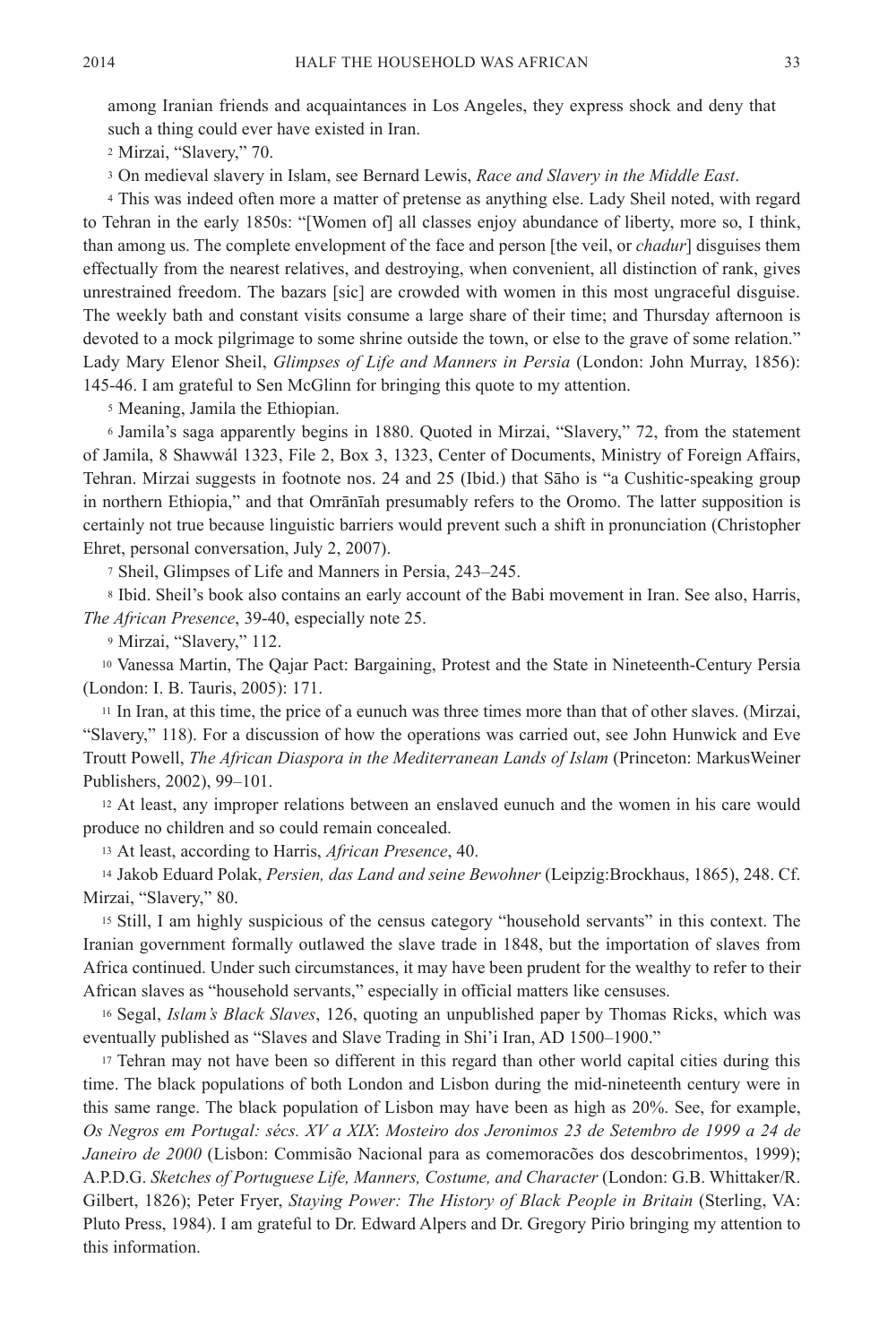<sup>18</sup> The current state of Iranian scholarship with regard to African influences on the history, language, dance, folklore, music, and religion of Iran (among other aspects of the culture) resembles the state of American scholarship some sixty years ago, with regard to African influences on American culture. It was supposed then that there were none—that the experience of slavery had erased all cultural memory from the minds of slaves, who arrived in the New World as *tabulae rasa*. (At least the presence of an African diaspora was never denied.) The opening salvo of the destruction of such a position was Melville J. Herskowitz's, *The Myth of the Negro Past* (Boston: Beacon Press, 1941) which documented the survival of African culture in the Americas and its influence on American societies. Eugene Genovese's *Roll, Jordan, Roll* (New York: Random House, 1972) was a major contribution to the study of African American slave culture. Since then, of course, although African American history remains a subaltern field in academia, the influence of African people on the United States has become an important field of study.

<sup>19</sup> Edward A. Alpers, "The African Diaspora in the Northwestern Indian Ocean: Reconsidration of an Old Problem, New Directions in Research," *Comparative Studies of South Asia, Africa and the Middle East* (formerly *South Asia Bulletin*) Vol. 17 (1997) no. 2, pp. 62-81. Even Alpers's article while calling on evidence and examples from Arabia and India without difficulty—was unable to discuss Iran as the site of African cultural influence, however. Presumably, this is because so little has been written on the subject.

<sup>20</sup> Segal, Islam's Black Slaves, 127.

<sup>21</sup> Martin, *The Qajar Pact*, pp. 150-82. Chapter 8 is entitled "Slavery and Black Slaves in Iran in the Nineteenth Century." Chapter 9 is "Slaves II: Haji Bashir Khan—Love in a Complicated Climate."

<sup>22</sup> Slaves certainly were objects and commodities by reason of their legal status and their market value and I do not fault Martin for recognizing that. Nor do I think that such assessments should be avoided. However, slaves were also human beings, and it is important not to loose sight of that. As such, they are actors in history. Historians must strive to recognize that agency when writing history.

<sup>23</sup> Martin does note, almost in passing, that the African slaves of Bushir would regularly gather near the main gate of the city to play African music, beat drums, sing songs, and dance. The *ulama* objected to these mixed-gender music sessions, but they continued despite attempts to stop them (Martin, *The Qajar Pact*, 157). The significance of these gatherings as a site for the reproduction of Afro-Iranian culture, the fact that such sessions would indicate strong social networks among African slaves in Bushir, the hints that indicate there must have been other sites of African cultural expression in the city, the ability of the slaves to defy the *ulama* by whatever means, the position of Africans as singers and dancers within Iranian society—all such issues are simply not pursued.

<sup>24</sup> Exposition «Des fleuves et des Hommes» de Marine Ernoult et Laurent Rigaux, du 7 septembre au 4 octobre - en partenariat avec Cosmopolis dans le cadre de «Fleuves.» [http://www.outremer44.](http://www.outremer44.com/) [com/](http://www.outremer44.com/)

<sup>25</sup> Afro-Iran: The Unknown Minority by Mahdi Ehsaei.<http://www.mahdi-ehsaei.com/afro-iran/>.

<sup>26</sup> Orlando Patterson, *Slavery and Social Death: A Comparative Study* (Cambridge, Mass.: Harvard University Press, 1982), 5. Patterson's book is a work of great breadth that calls on ancient, premodern, and modern periods of history and compares sixty-six societies over time—including, Greece, Rome, medieval Europe, China, Africa, the Islamic world, and the American South.

<sup>27</sup> Patterson, *Slavery and Social Death,* 5-6. In recent critiques, Patterson has been misunderstood as suggesting that enslaved persons may have understood themselves to be "socially dead." This is not Patterson's argument, which is concerned only with the legal and social condition of slaves. He states directly: "When we say that the slave was natally alienated and ceased to belong independently to any formally recognized community, this does not mean that he or she did not experience or share informal social relations. A large number of works have demonstrated that slaves in both ancient and modern times had strong social ties among themselves. The important point, however, is that these relationships were never recognized as legitimate or binding." (Ibid., 6.)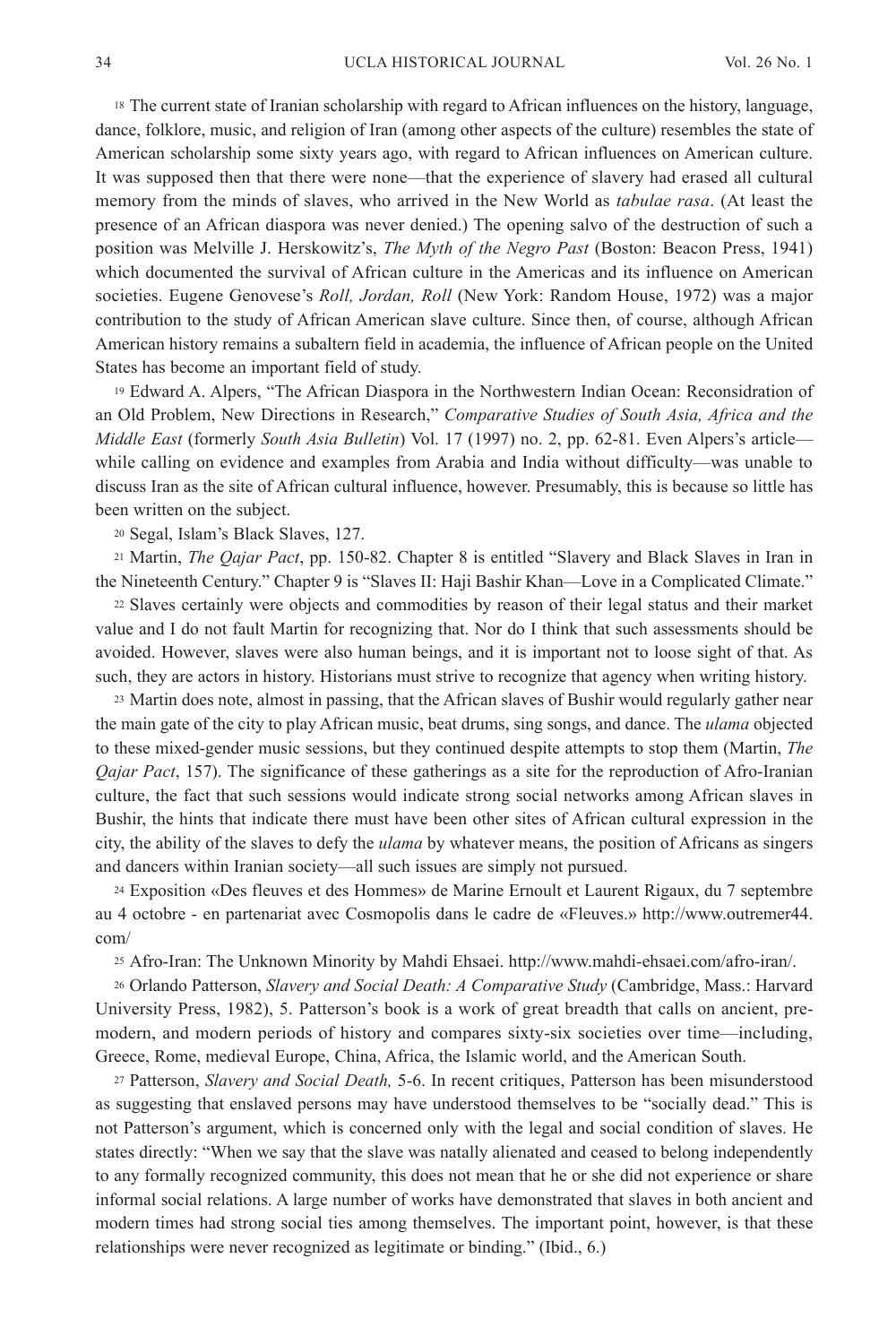<sup>28</sup> That is, the evening of 5 Jamadíyu'l-Avval, 1260 A.H. of the Islamic calendar. This anniversary was celebrated for many decades on the evening of May 22, on the Western calendar by Baha'is. But the commemoration has recently been moved to the evening of May 23.

<sup>29</sup> At least according to the hagiographic account of the Bab's "declaration" found in the pious history of Nabíl-i 'Azam (Mullá Muhammad Zarandi) edited and translated into English by Shoghi Effendi as *The Dawn-Breakers: Nabíl's Narrative of the Early Days of the Bahá'í Revelation* (Wilmette, Ill.: Bahá'í Publishing Trust, 1932). There are other accounts of the event, most notably in Mirza Husayn Hamadani, *The Táríkh-i-Jadíd or New History of Mírzá Alí Muhammad the Báb*, trans. by Edward G. Browne (Cambridge University Press, 1893). For a full discussion of the sources, see Abbas Amanat, *Resurrection and Renewal: The Making of the Babi Movement in Iran, 1844- 1850* (Ithaca, NY: Cornell University Press, 1989), 166-174. Other accounts, while no less affected by Baha'i piety than is Nabíl's narrative, are more interested in chronicling Mullá Husayn's inner struggle to accept the Bab's messianic claim. This struggle almost certainly played itself out over a period of at least a few days—other sources suggest anywhere between three and forty days—rather than in one night, as Nabíl relates.

<sup>30</sup> In his Persian Bayán (Bayán II, 7 30) the Bab himself fixes the exact moment for the beginning of his revelation. See *Selections from the Writings of the Báb* (Haifa: Bahá'í World Center, 1976), 107. Also, Amanat, *Resurrection and Renewal*, 170.

<sup>31</sup> There is a considerable literature on the Babi movement. The various works of Edward G. Browne are still important, especially his translation and notation of *A Traveller's Narrative* (Cambridge University Press, 1891 and Los Angeles: Kalimat Press, 2004) and his own *Materials for the Study of the Bábí Religion* (Cambridge University Press, 1918). The best recent academic treatments are to be found in Abbas Amanat, *Resurrection and Renewal* and in Denis MacEoin, "From Shaykhism to Babism: A Study in Charismatic Renewal in Shí'í Islam," Ph.D. diss., Cambridge University, 1979 (published in idem., *The Messiah of Shiraz: Studies in Early and Middle Babism* (Leiden: Brill, 2009), 3-249). The classic Baha'i chronicle of the period is Nabíl-i A'zam's *The Dawn-Breakers*, mentioned above. See also, H. M. Balyuzi, *The Báb: The Herald of the Day of Days* (Oxford: George Ronald, 1973) and Peter Smith's sociological study, *The Babi and Bahá'í Religions: From messianic Shi'ism to a world religion* (Cambridge University Press, 1987). The early volumes of the *Studies in the Bábí and Bahá'í Religions* series, Author, General Editor (Los Angeles: Kalimát Press, 1982- ) several essays on Babi history, especially, Vol. 3, *In Iran*, ed. by Peter Smith (Los Angeles: Kalimát Press, 1986).

For an official version of Baha'i history, see Shoghi Effendi Rabbani, *God Passes By* (Wilmette, Ill.: Baha'i Publishing Trust, 1944). See also the pious biography of Bahá'u'lláh by H. M. Balyuzi, *Bahá'u'lláh: The King of Glory* (Oxford: George Ronald, 1980). More academic treatments include Moojan Momen, *A Short Introduction to the Baha'i Faith* , Revised Edition (London: Oneworld. 1997); Juan R. I. Cole, *Modernity and the Millennium: The Genesis of the Baha'i Faith in the Nineteenth-Century Middle East* (New York: Columbia University Press, 1998); William Garlington, *The Baha'i Faith in America* (Westport, Conn.: Praeger, 2005); Dominic Parviz Brookshaw and Seena B. Fazel, *The Baha'is of Iran: Socio-Historical Studies* (London: Routledge, 2008); Moojan Momen, *The Baha'i Communities of Iran, 1851-1921*, *Volume One, The North of Iran* (Oxford: George Ronald, 2015).

<sup>32</sup> Nabíl's narrative is the most well-known and popular history of the early days of the Babi/Baha'i religion. Since it was translated, edited, and extensively revised by Shoghi Effendi, it also has the aura of a sacred history within the Baha'i community.

<sup>33</sup> Haji Mubarak is also mentioned, though not by name, as being present with the Bab on other important occasions in early Babi history.

<sup>34</sup> The black population of Iran is today concentrated in those same southern provinces.

<sup>35</sup> Mirzai, "Slavery," 97-98.

<sup>36</sup> Mirzai, "Slavery," 74 and 78.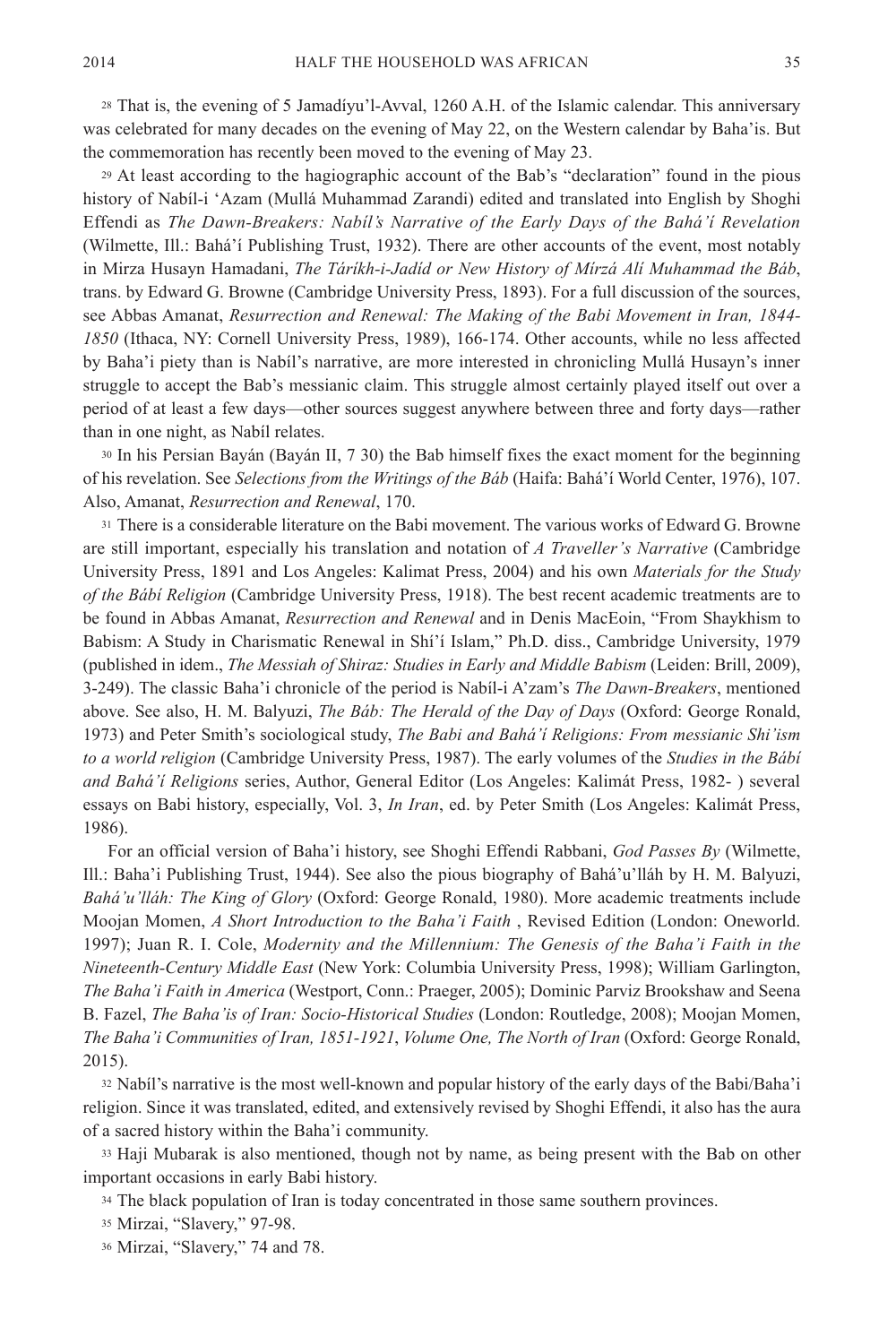<sup>37</sup> Shoghi Effendi Rabbani (head of the Bahá'í religion, 1921-1957, known as the "Guardian of the Cause of God," *valí amru'lláh*) begins his official history of the Babi and Baha'i religions by citing the Bab's night of declaration: "May 23, 1844, signalizes the commencement of the most turbulent period of the Heroic Age of the Bahá'í Era, an age which marks the opening of the most glorious epoch in the greatest cycle which the spiritual history of mankind has yet witnessed." (*God Passes By,* 3)

<sup>38</sup> That is, the evening of 5 Jamadíyu'l-Avval, 1260 A.H. of the Islamic calendar. This anniversary was celebrated for many decades on the evening of May 22, on the Western calendar by Baha'is. But the commemoration has recently been moved to the evening of May 23.

<sup>39</sup> Nabíl-i A'zam, *The Dawn-Breakers*, 52-63.

<sup>40</sup> Author, "Reconciling the Other: The Bahá'í Faith in America as a Successful Synthesis of Christianity and Islam," *Occasional Papers in Shaykhi, Babi, and Baha'i Studies* 7 (March 2003), <http://www.hnet.msu.edu/~bahai/bhpapers/ vol7/reconc.htm>.

<sup>41</sup> Mulla Husayn was given the honorific title "Babu'l-Bab" (the gate to the gate) by the Bab himself. Baha'u'llah, the founder of the Baha'i faith, praises him in hyperbolic terms. "... Mulla Husayn, . . . became the recipient of the effulgent glory of the Sun of divine Revelation. But for him, God would not have been established upon the seat of His mercy, nor ascended the throne of eternal glory." Baha'u'llah, *The Kitab-i-Iqan* (Wilmette, Ill.: Baha'i Publishing Trust, 1931), 222.

<sup>42</sup> I am referring here, not only to the early histories, such as those cited in Note 29, above, but also to more recent Baha'i literature, for example: Hasan Balyuzi, *The Báb: Herald of the Day of Days* (Oxford: George Ronald, 1973); Nader Saiedi, *Gate of the Heart: Understanding the Writings of the Báb*. Vol. 1. (Wilfrid Laurier Univ. Press, 2008); and Hussein Ahdieh and Hillary Chapman, *Awakening: The Story of the Bábí and Bahá'í Faiths in Nayríz* (Wilmette, Ill.: Baha'i Publishing, 2013). All ignore the African presence at the genesis of the Babi religion.

<sup>43</sup> According to Afnan, there is a bill of sale that exists that records Mubarak's age in 1842 at the time of his purchase by the Bab as 19. (Abu'l-Qasim Afnan, *Black Pearls: Servants in the Households of the Báb and Bahá'u'lláh* (Los Angeles: Kalimát Press, 1988 [1999]), 5). More recently, Nader Saiedi has disputed this conclusion, suggesting that Mubarak was much older and had known the Bab as a child (Nader Saiedi, "Sultan-i Habashi" in *Payam-i Baha'i* (France) May 2010, 10-13). Dr. Saiedi has been able to read the entire corpus of the Bab's writings housed in the International Baha'i Archives, Haifa, Israel, and bases his conclusions on that research. His article has been translated into English, Nader Saiedi (trans. and annotated by Omid Ghaemmaghami) "The Ethiopian King," *Baha'i Studies Review*, 17 (2011), 181–86. I draw no conclusions here concerning Mubarak's age, and the narrative of Mubarak's life after entering the Bab's household is not challenged by Saiedi's research. However, it appears that Saiedi's reading of the Bab's correspondence and prayers may provide more information about the life of Haji Mubarak. This, of course, reinforces the conclusion that Baha'i literature (in this case, scripture) has something to offer to Iranian history and the notion that the biographies of African slaves can be recovered.

<sup>44</sup> Afnan, *Black Pearls,* 5.

<sup>45</sup> Ibid., 6.

<sup>46</sup> Nabíl-i A'zam, *The Dawn-Breakers*, 53.

<sup>47</sup> This quotation is also taken from the report of Mirza Ahmad Qazvini, as noted above. Nabíl-i A'zam, *The Dawn-Breakers*, 62.

<sup>48</sup> See Jackson Armstrong-Ingram, " 'Black Pearls': The African Household Slaves of a Nineteenth-Century Iranian Merchant Family," a paper presented at the Conference on Slavery, Islam, and Diaspora, Harriet Tubman Resource Centre on the African Diaspora, Department of History, York University, October 24-26, 2003.

<sup>49</sup> That is, "twigs" branched from the Holy Tree (of the Bab). This, as opposed to the Aghsan (branches) the direct descendants of Baha'u'llah.

<sup>50</sup> Robert Balyuzi, in the Foreword to H. M. Balyuzi, *Khadijih Bagum: The Wife of the Báb* (Oxford: George Ronald, 1981), xi-xii.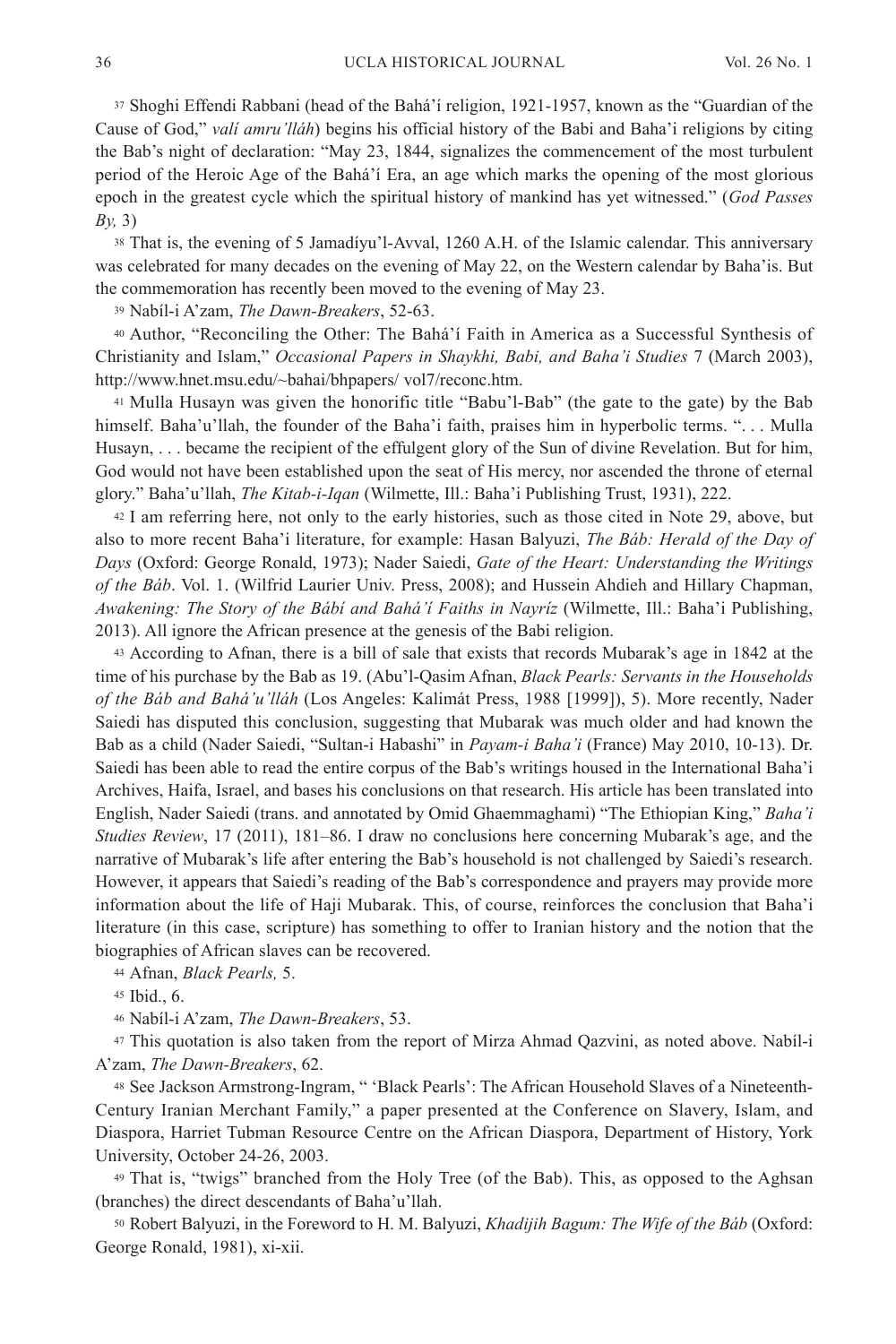<sup>51</sup> Abu'l-Qasim Afnan, *Black Pearls*. Second Edition, 1999. The book remains in print today and is no longer the subject of much controversy.

<sup>52</sup> Some African American Baha'is were outraged at the revelation that the Central Figures of their religion had been slave owners. (See, for example, the protest posted at http://www.geocities. com/Pentagon/3016/racism. htm. Geocities closed in 2009, but can be recovered in archives.) Others seemed unconcerned about that but felt that a public portrayal of early black believers as slaves—even if slaves of the founders—was unseemly and ill-considered. They preferred to see black Baha'is in history occupying more dignified positions. They also objected to Mr. Afnan's accounts as patronizing. In effect, these African American Baha'is were (unwittingly, perhaps) insisting on the erasure of enslaved Africans from the history of the Baha'i religion.

<sup>53</sup> This very important little book also provides biographies of African slaves and servants who served in the households of Baha'u'llah, and of his son 'Abdu'l-Bahá, in Iran and in Palestine. These narratives are also of considerable interest, but are beyond the scope of this study.

<sup>54</sup> Afnan, *Black Pearls*, 5-6.

<sup>55</sup> Author, Foreword to the Second Edition, in *Black Pearls* (1999), xvii-xxii.

<sup>56</sup> And also a feminine presence, for that matter. The traditions of the Afnan family also include testimony from the Bab's wife, who said that she also "witnessed" the events of the Declaration of the Bab on the evening of May 23, 1844. Apparently, she remained awake the whole night listening to her husband's conversation with Mullá Husayn, which could be clearly heard even from the women's apartments in the Bab's modest house. (Munírih Khanum, *Munírih Khanúm: Memoirs and Letters* (Los Angeles: Kalimát Press, 1986), 34. Her testimony reinforces the conclusion that Mubarak must have also overheard this conversation,.

<sup>57</sup> Afnan, *Black Pearls*, 4. See below.

<sup>58</sup> Ibid., 7.

<sup>59</sup> Nabíl-i A'zam, *The Dawn-Breakers*, 53-72 passim, 129, 132-33; Afnan, *Black Pearls*, 11-16; Balyuzi, *The Báb*, 17, 49, 57, 71, 84; Amanat, *Resurrection and Renewal*, 166-67, 241-43.

<sup>60</sup> I have discussed Fezzeh Khanum in an earlier article. Author, "Enslaved African Women in Nineteenth-Century Iran: The Life of Fezzeh Khanom of Shiraz," *Iranian Studies* 45:3 (2012), 417-37.

<sup>61</sup> Afnan, *Black Pearls*, 5. Apparently, the bill of purchase still exists in the archives of the Afnan family.

<sup>62</sup> I am grateful to Jackson Armstong-Ingram for some of these insights.

<sup>63</sup> Ibid., 22. I should note here that the other servants mentioned here lived in adjoining houses of the Bab's relatives. This also indicates the importance of the African presence in these households and implies that the African servants were naturally close to one another and were expected to relate to one another with "warm friendship." Here we can catch a brief glimpse of the slave networks that would be able to preserve and reproduce some aspects of African culture.

<sup>64</sup> Ibid., 23.

<sup>65</sup> Ibid., 25.

<sup>66</sup> Afnan, personal conversation with the author.

<sup>67</sup> Armstrong-Ingram, "'Black Pearls,'" 16.

<sup>68</sup> The Bab's house remained an important place of pilgrimage for Baha'is until it was razed to the ground by Muslim zealots after the Islamic Revolution of 1979.

<sup>69</sup> Kissing of hands is forbidden by Baha'i religious law (Baha'u'llah, The Kitáb-i Aqdas, K34).

<sup>70</sup> This statement was his response to objections which had been made by some African American Baha'is that his portrayal of Fezzeh was demeaning to black people. He insisted that Iranian Baha'is of a previous generation had regarded Fezzeh as a holy person, as did he. I remember quite vividly that at the end of our visit, perhaps in illustration of his point, Mr. Afnan embraced me and kissed my shoulder. The effect was indeed startling and inspired me with a sense of humility and deep respect for the man, who seemed to embody at that moment all of the traditional dignity, modesty, and rectitude of his illustrious family (Afnan, personal conversation with the author).